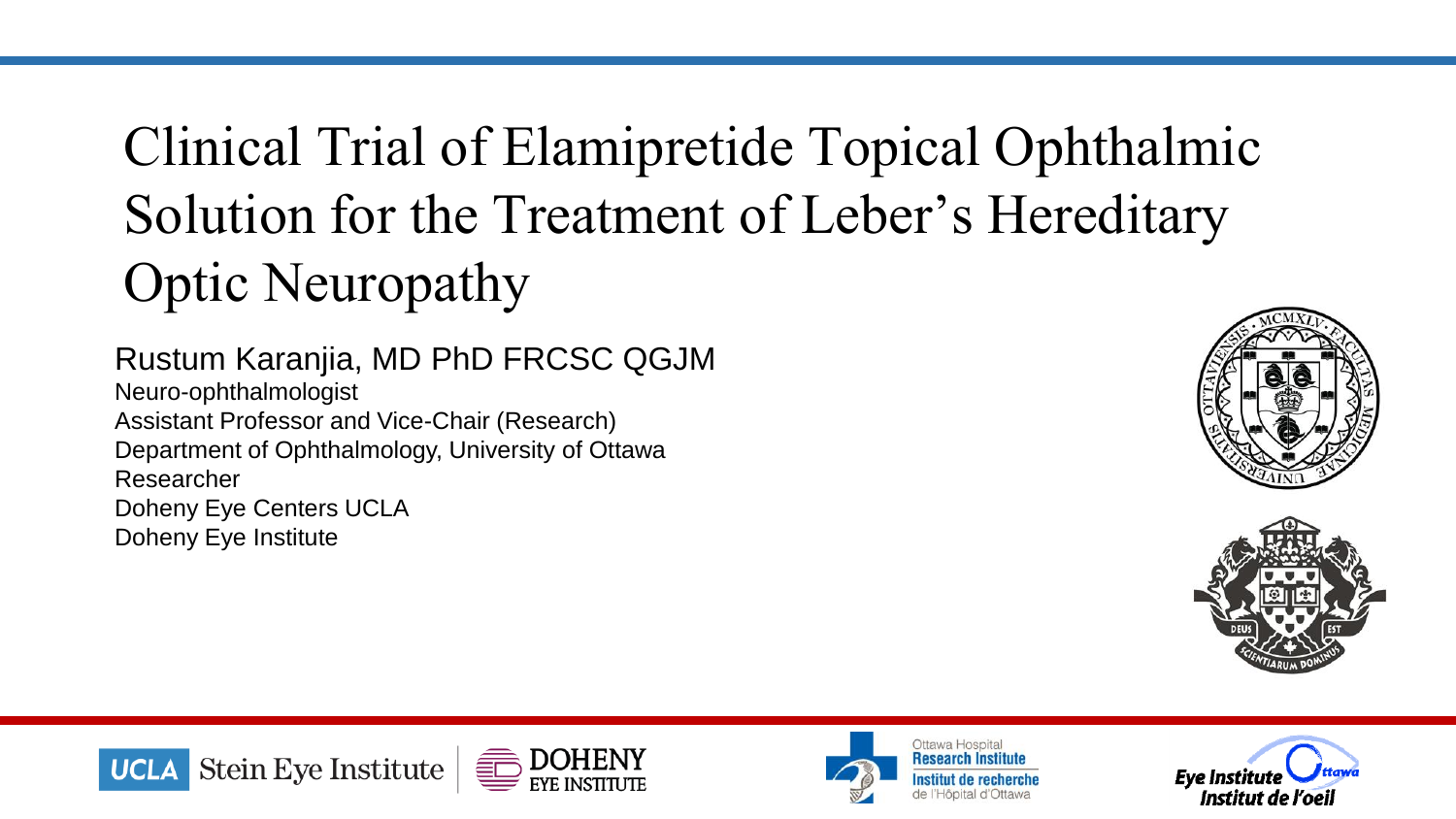### Disclosures

- **. Industry sponsored study by Stealth Biotherapeutics**
- **Example 2 Consultant for GeneSight Biologics**
- **Research Support from UMDF, GeneSight, BioElectron**





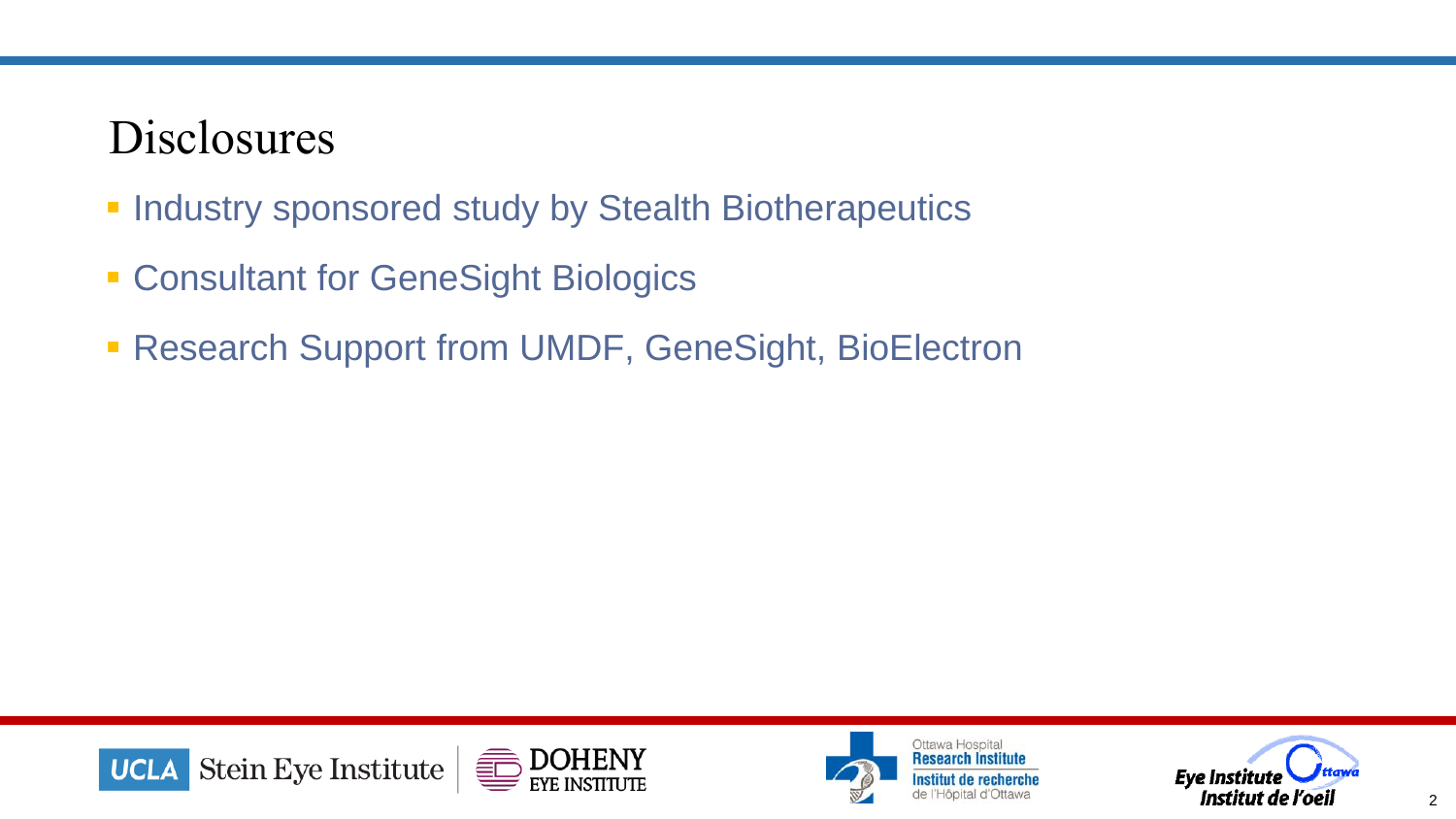Leber's Hereditary Optic Neuropathy

- **Example 3 Subacute vision loss in one eye** 
	- **E** Fellow eye involved in 3-9 weeks
- **· Dyschromatopsia, central scotoma**
- **Pseudo disc edema with telangectasia**
- **Evolves optic atrophy and count fingers vision**
- **E** Mitochondrial Disease
	- ▪mt11778, mt3460, mt14484







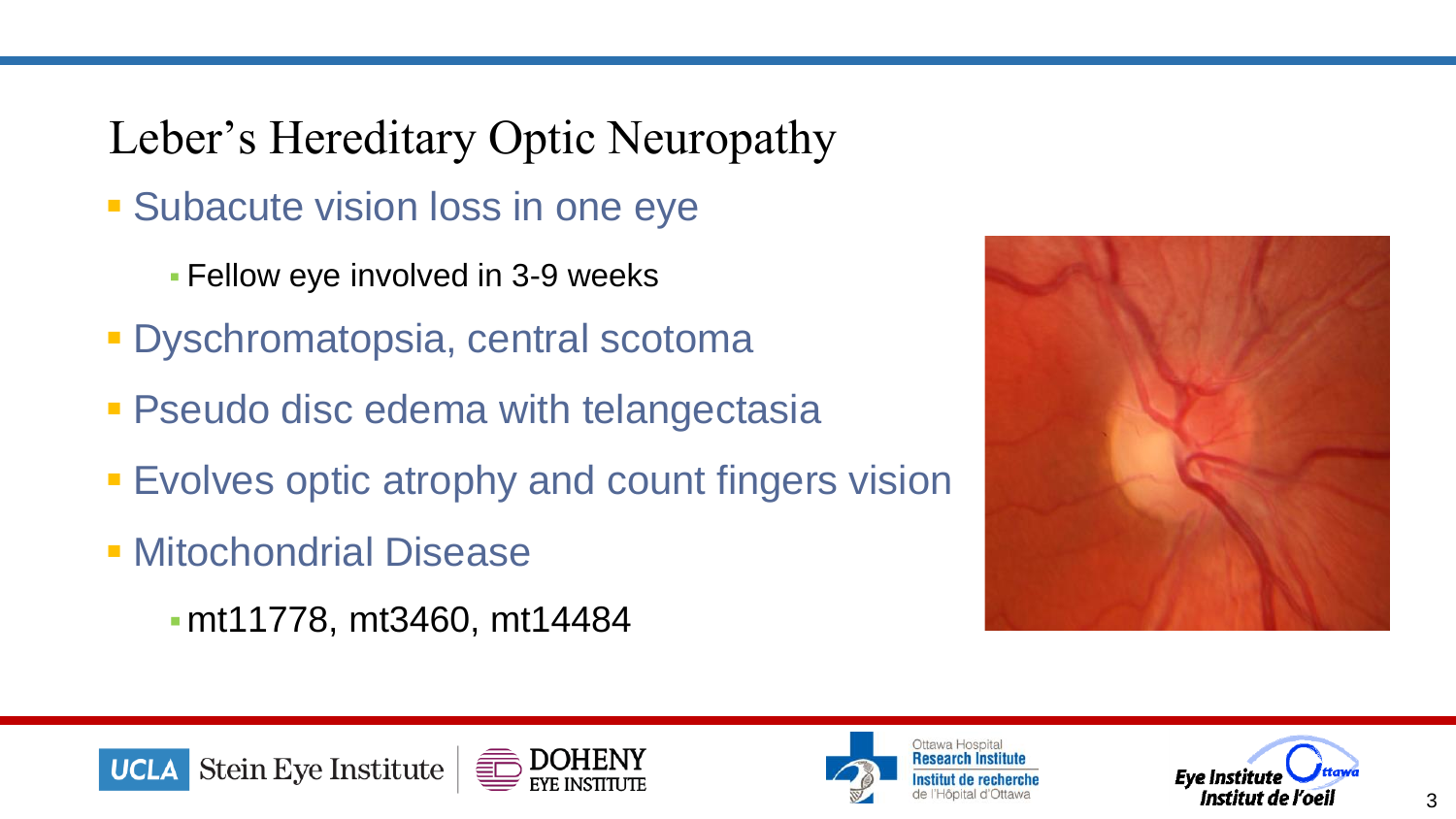# Electron Transport Chain







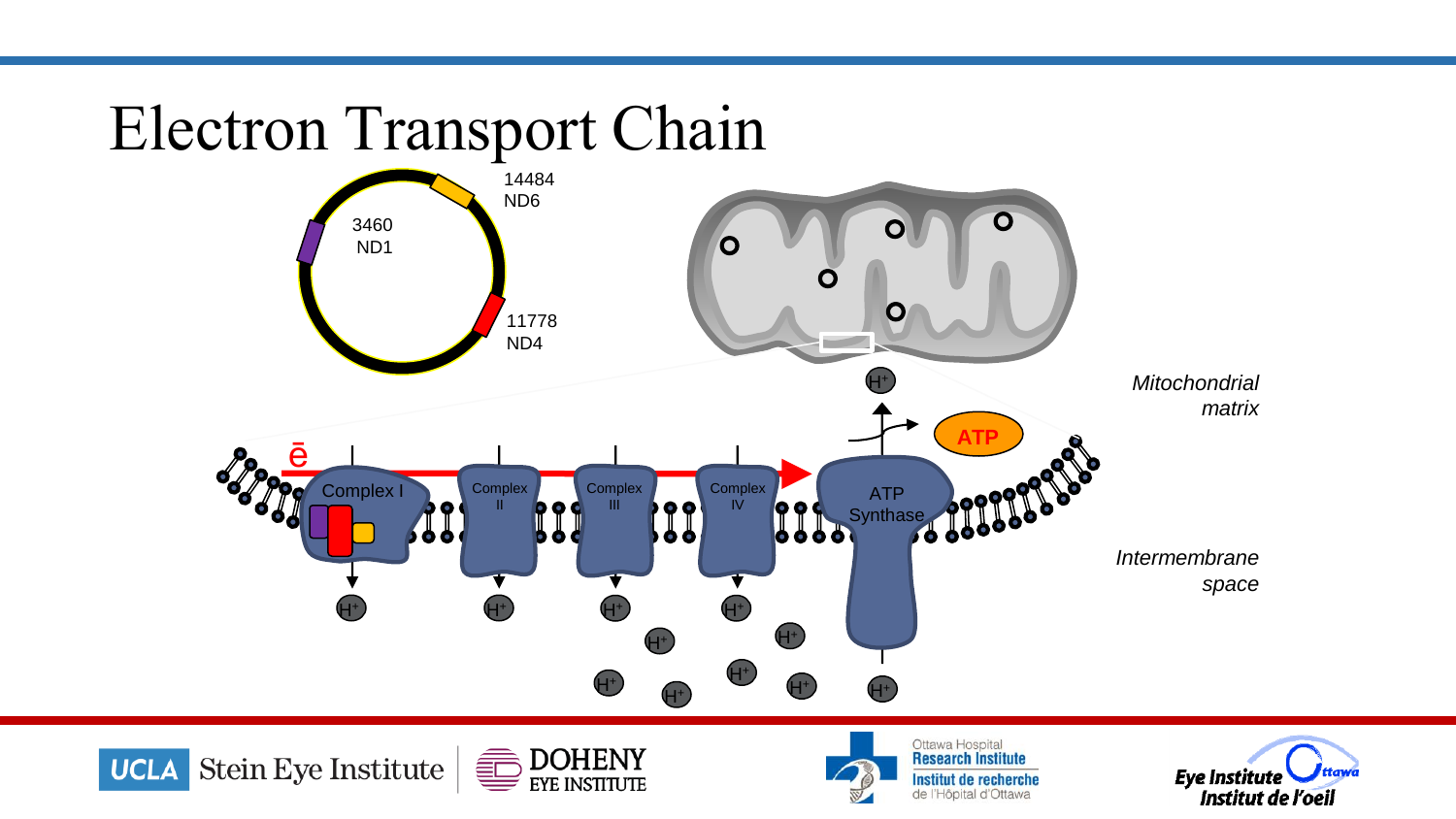### Cusp of Treatment

- Antioxidants
	- Idebenone (Raxone, Santhera)
	- **EPI-743 (BioElectron)**
- AAV-Vectors
	- scAAV2 (University of Miami)
	- ▪GS010 (GenSight Biologics)
	- rAAV2-ND4 (Hauzhong University of Science and Technology)
- Others
	- **Elamipretide (Stealth Biotechnology)**







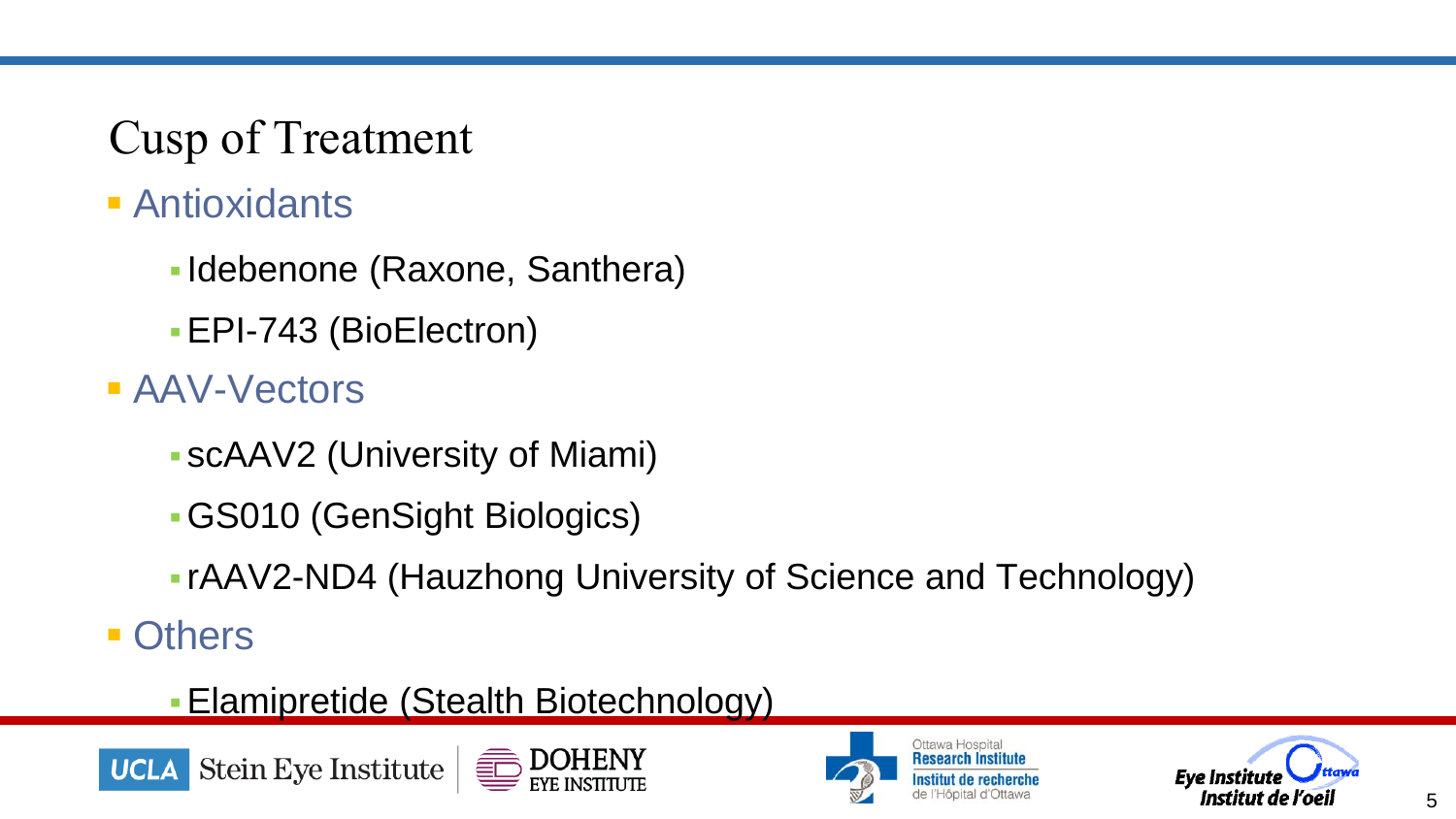### Mitochondria







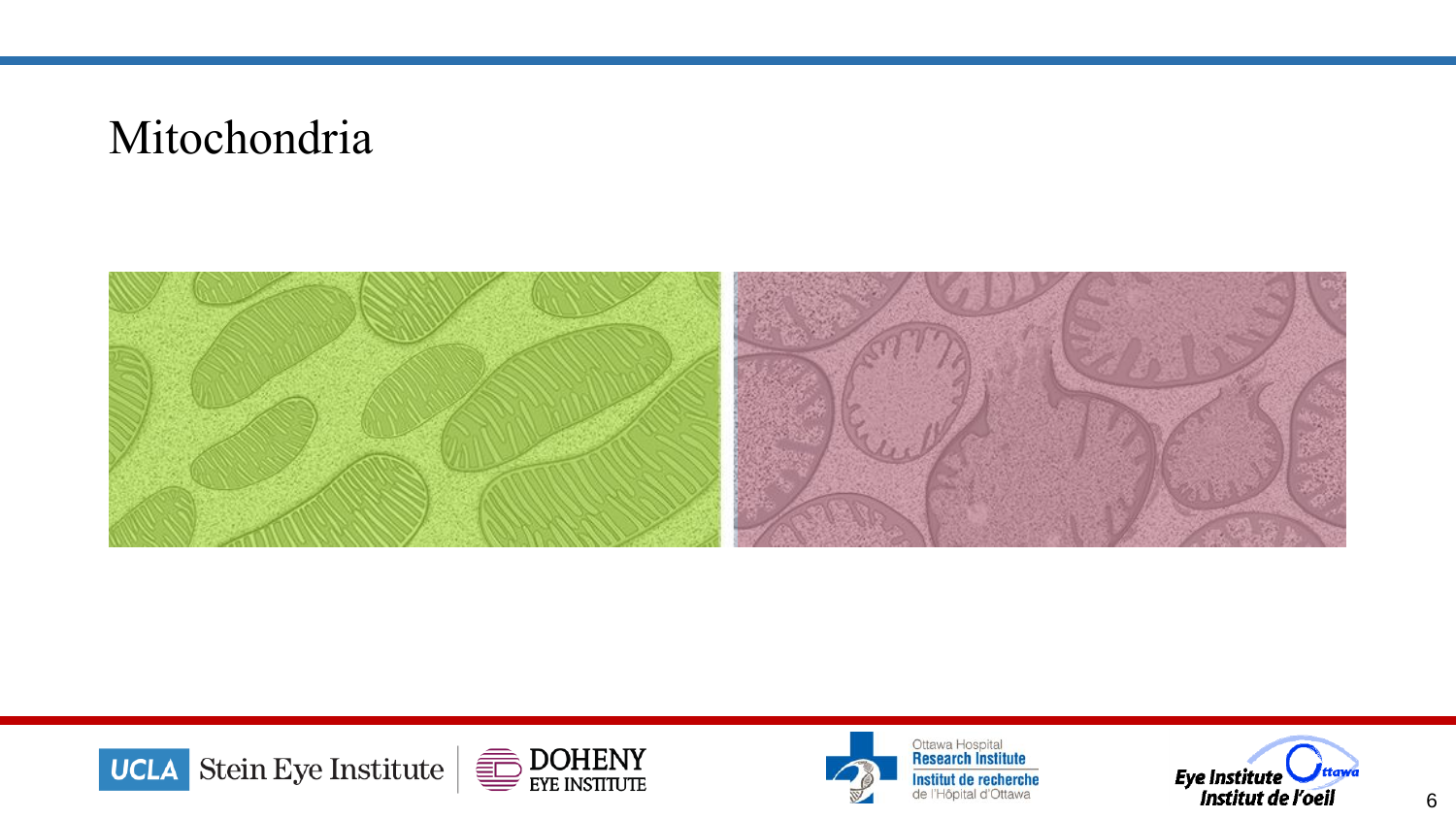### Elamipretide

- **· Improves inner mitochondrial** membrane formation of Super **Complexes**
- **· Increases respiration** efficiency/ATP Production
- **Decreases free electrons and ROS** production



Szeto, H. H. and S. Liu (2018) Arch Biochem Biophys **660**: 137-148.







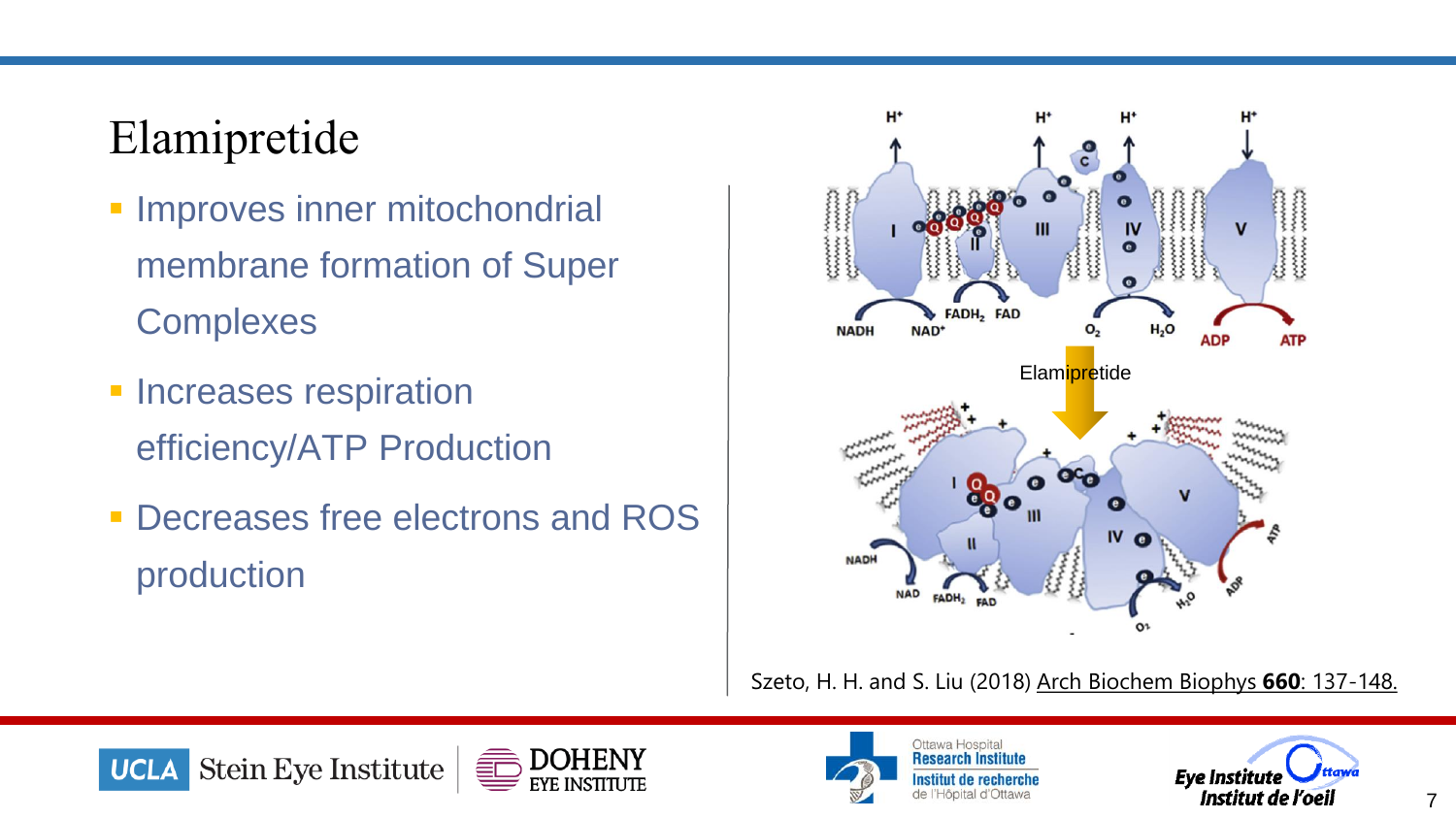# Phase IIB Randomized Double Masked Clinical Trial

- **Topical 1% Elamipretide**
- 12 Patients
- **Primary Endpoint** 
	- Safety
- **Execondary Endpoint** 
	- ▪Visual Acuity
	- **. RNFL and RGCT Thickness**
- **Color vision**
- ▪Contrast Sensitivity
- $\blacksquare$  NEI VFQ-39







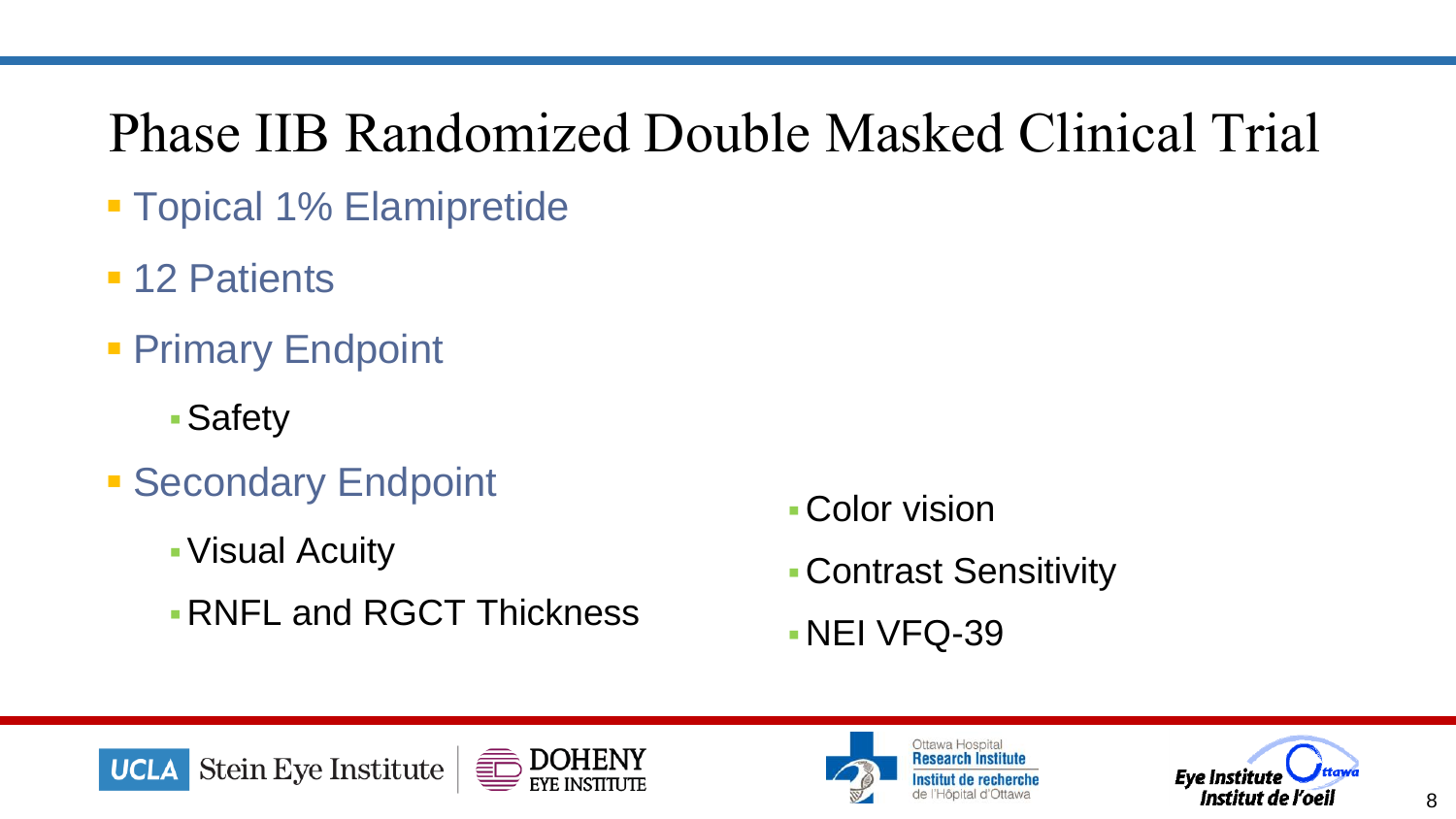# Phase IIB Randomized Double Masked Clinical Trial

## **Inclusion Criteria**

- Adults ≥18 and ≤ 50 years old at the time of loss of vision in the second eye.
- m.11778G>A mutation
- Loss of vision in both eyes of  $\geq 1$  year and ≤10 years
- **EXECUTE: Clinically stable visual function**
- Able to satisfactorily complete testing required for the trial
- Women of childbearing potential must agree to use birth control

## **Exclusion Criteria**

- **Any other ocular pathology requiring** treatment with prescription topical ophthalmic drops
- $\blacksquare$  Cup to disc ratio of  $> 0.8$  in either eye
- **EXECTE:** Media opacity, suboptimal pupillary dilatation, or refractive error that interferes with adequate retinal imaging
- Known to be immunocompromised or receiving systemic immunosuppression
- **Participation in other investigational drug or** device clinical trials within 30 days
- Women who are pregnant or lactating







Ottawa Hospital **Research Institute** 

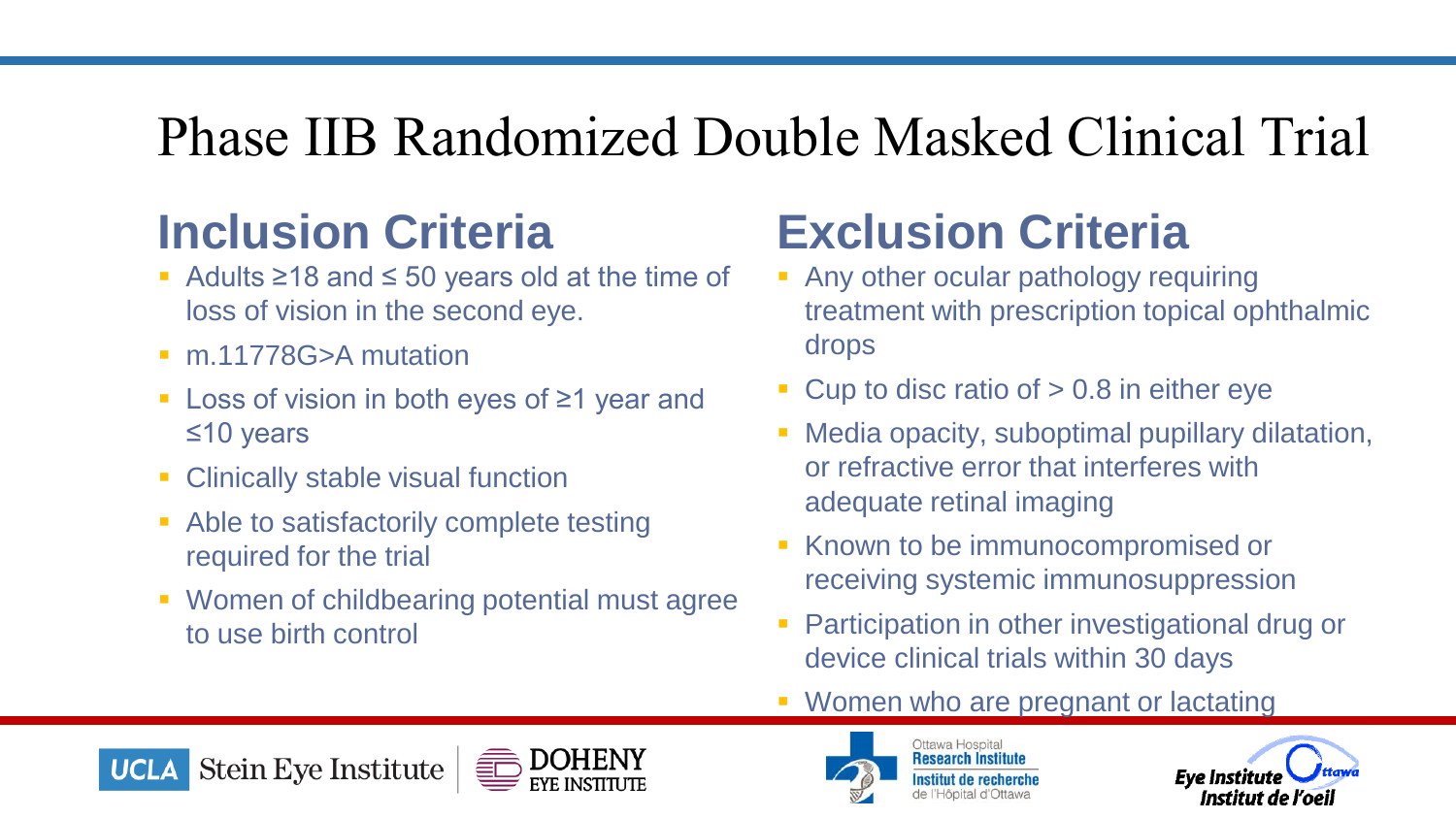





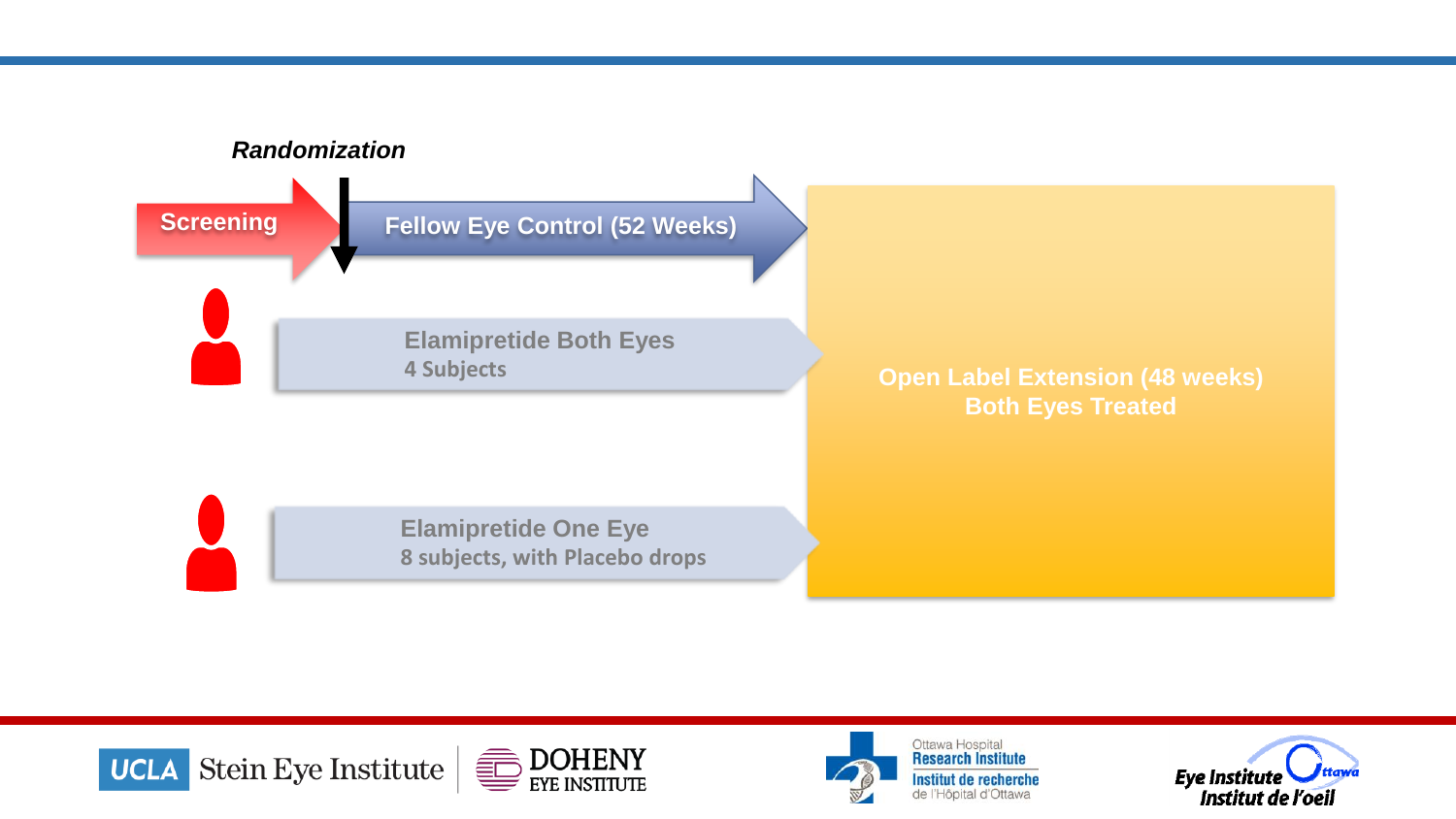| <b>Demographic and Baseline Characteristics</b> | <b>Single Eye</b><br>$(N=8)$ | <b>Bilateral</b><br>$(N=4)$      |
|-------------------------------------------------|------------------------------|----------------------------------|
| Age                                             | 35.4                         | 30.0                             |
| Gender (n)                                      |                              |                                  |
| Male                                            | $\overline{7}$               | 3                                |
| Female                                          |                              | $\blacktriangleleft$             |
| Duration of positive mtDNA testing (years)      | 3.52                         | 4.31                             |
| <b>VFQ-39</b>                                   | 55.8                         | 49.6                             |
|                                                 | Vehicle eyes (N=8)           | Elamipretide-treated eyes (N=16) |
| <b>BCVA (Letters ETDRS)</b>                     | 15.6                         | 14.1                             |
| $HVF$ ( $dB$ )                                  | $-22.6$                      | $-22.5$                          |
| Color Discrimination - number of plates         | 0.0                          | 0.9                              |
| <b>Contrast Sensitivity</b>                     | 0.08                         | 0.16                             |
| RNFL Thickness (µm)                             | 56.0                         | 59.8                             |
| RGCL Thickness (µm)                             | 49.4                         | 50.8                             |





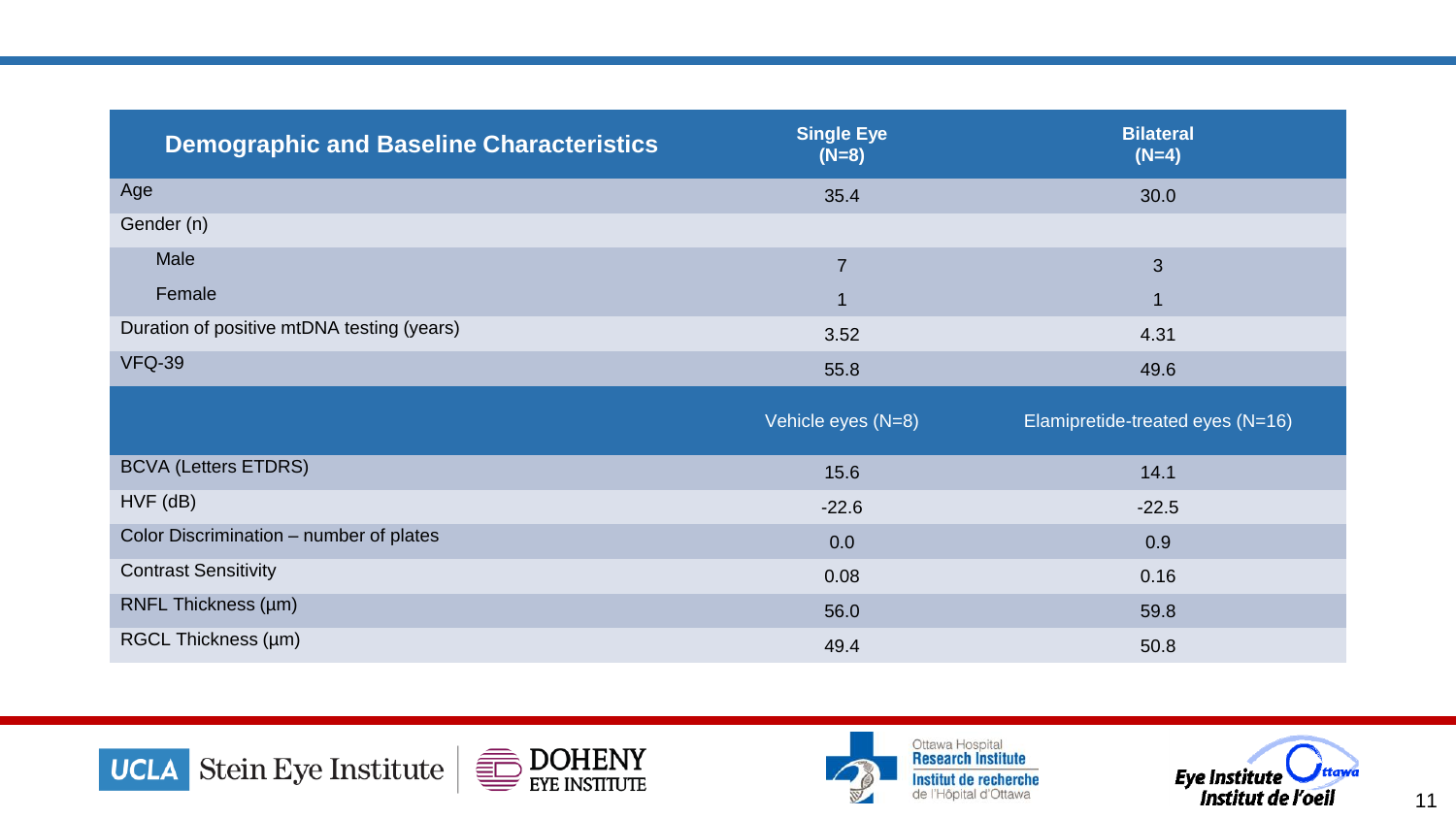## Primary Outcome Measure

■ No Serious Adverse Events Reported

| <b>Adverse Events</b> | <b>Placebo</b><br>$(n=8)$ | <b>Elamipretide</b><br>$(n=16)$ | <b>Total</b><br>$(n=24)$ |
|-----------------------|---------------------------|---------------------------------|--------------------------|
| $\ge$ one ocular AE   | 5(63%)                    | 11 (69%)                        | 16 (67%)                 |
| Hyperemia             | 2(25%)                    | 2(12.5%)                        | 4(16.7%)                 |
| Punctate keratitis    | 1(12.5%)                  | 3(18.8%)                        | 4(16.7%)                 |
| Dry eye               | 0                         | 3(18.8%)                        | 3(12.5%)                 |
| Irritation            | 2(25%)                    | 4(25%)                          | 6(25%)                   |
| Lacrimation           | 0                         | 2(12.5%)                        | 2(8.3%)                  |







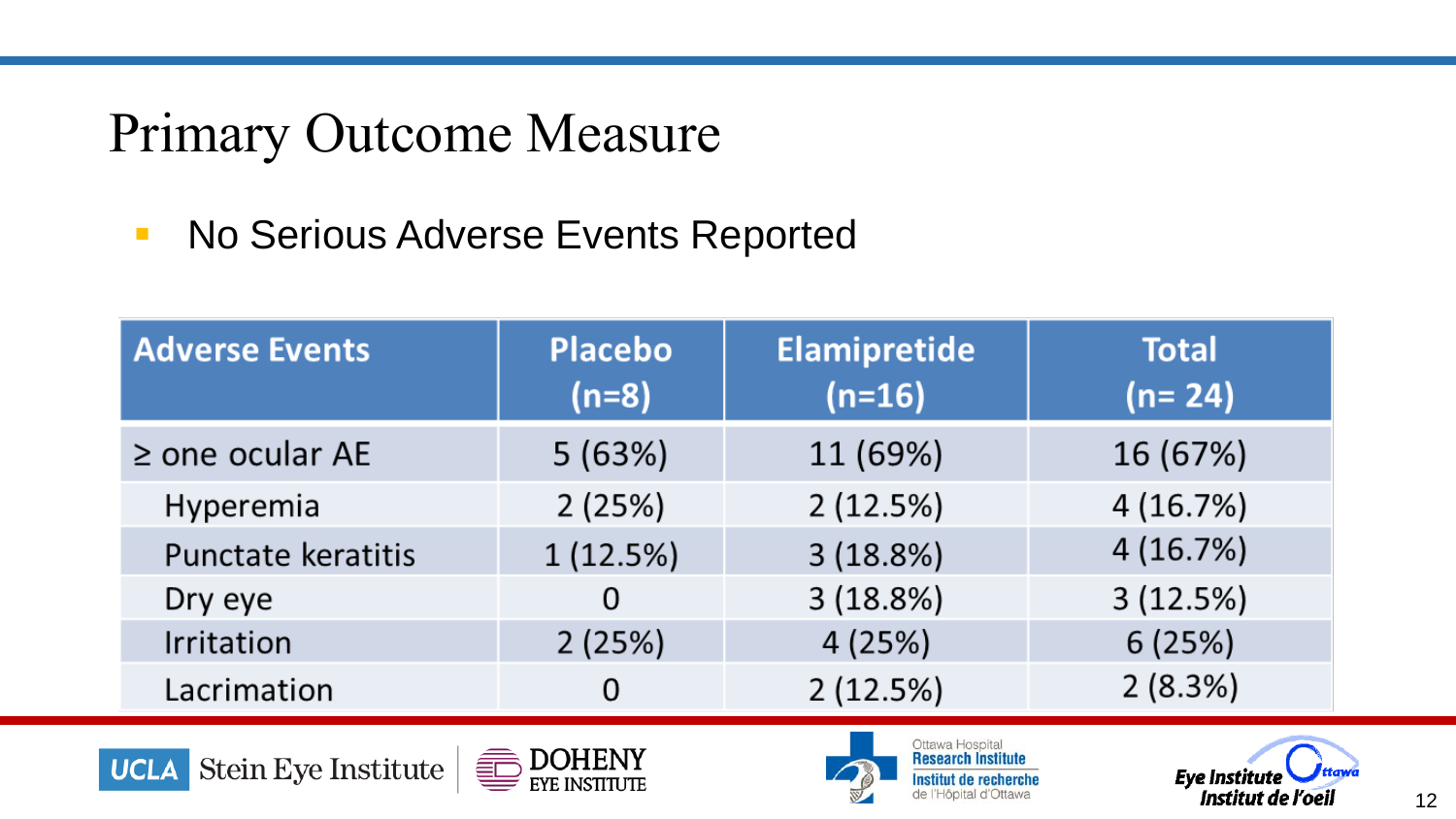# Secondary Outcome Measure





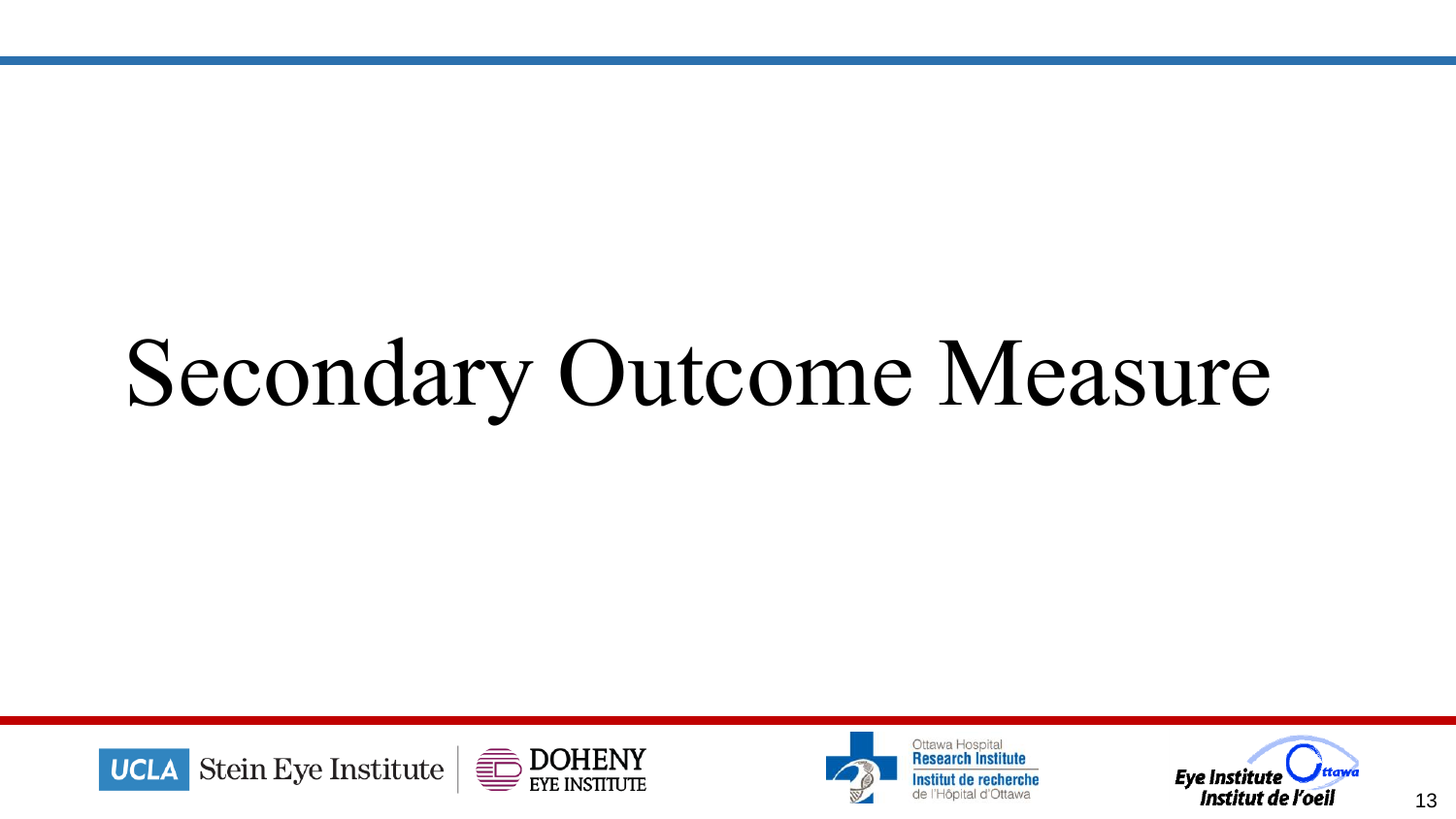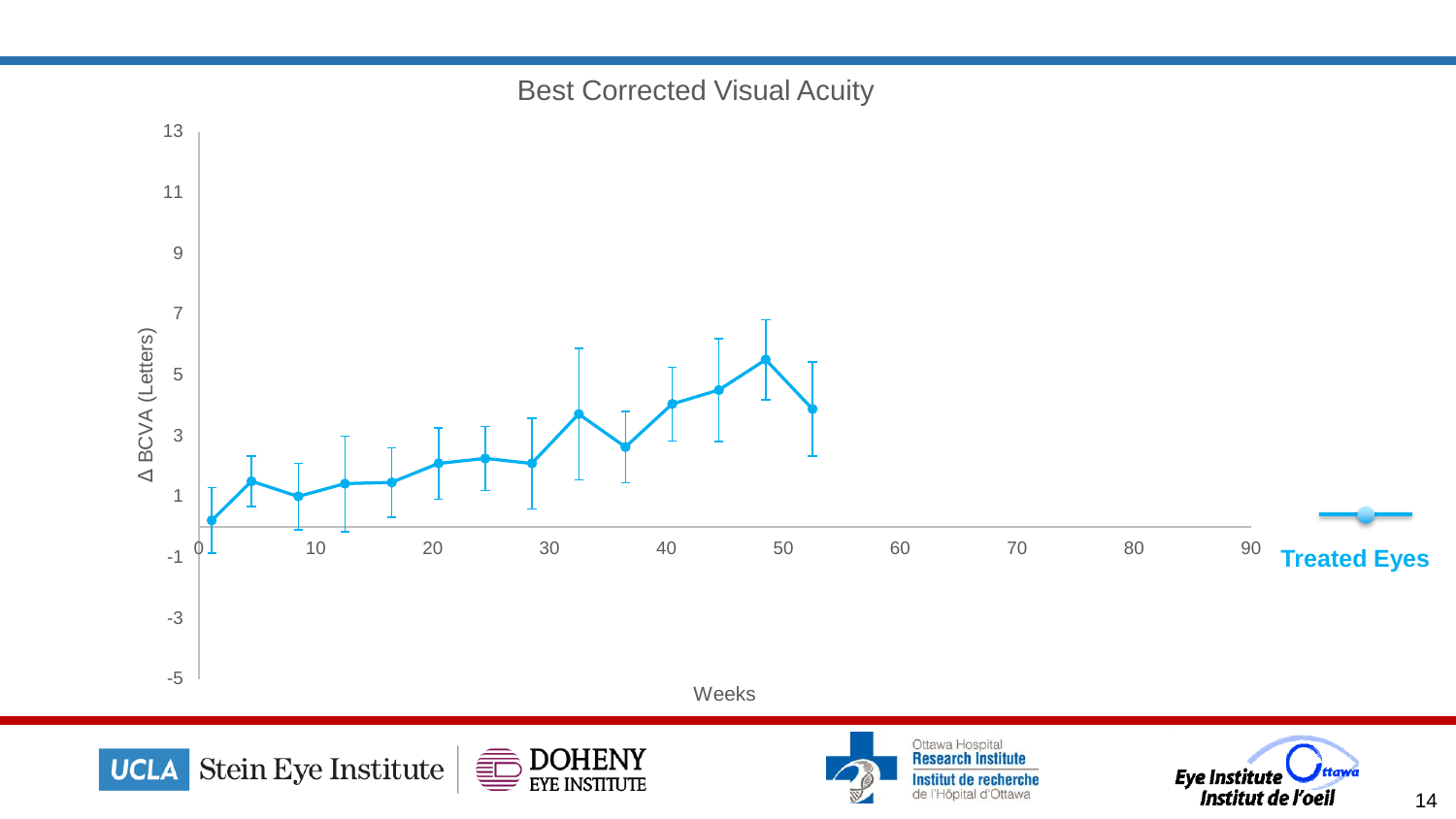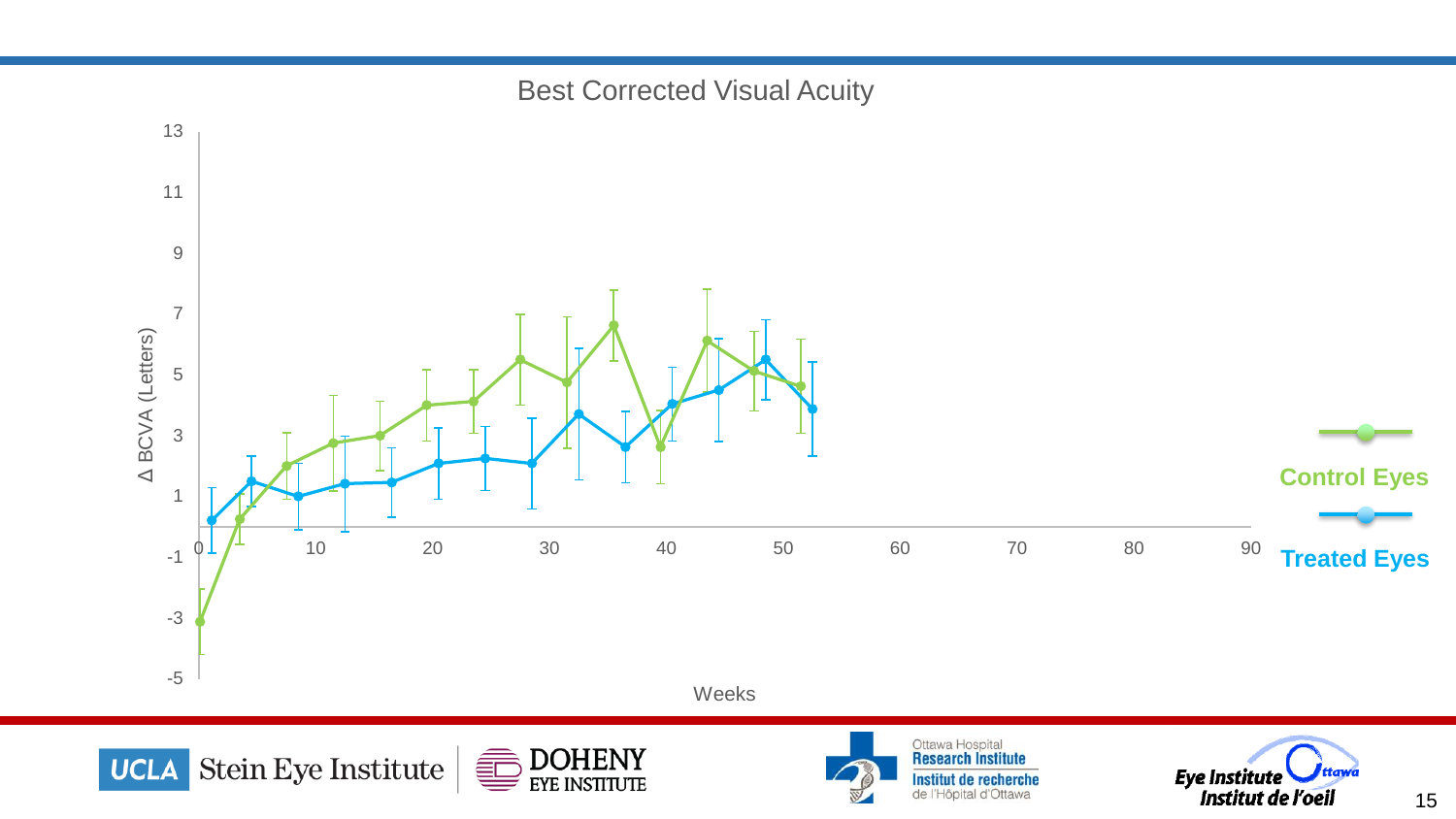

Institut de recherche<br>de l'Hôpital d'Ottawa

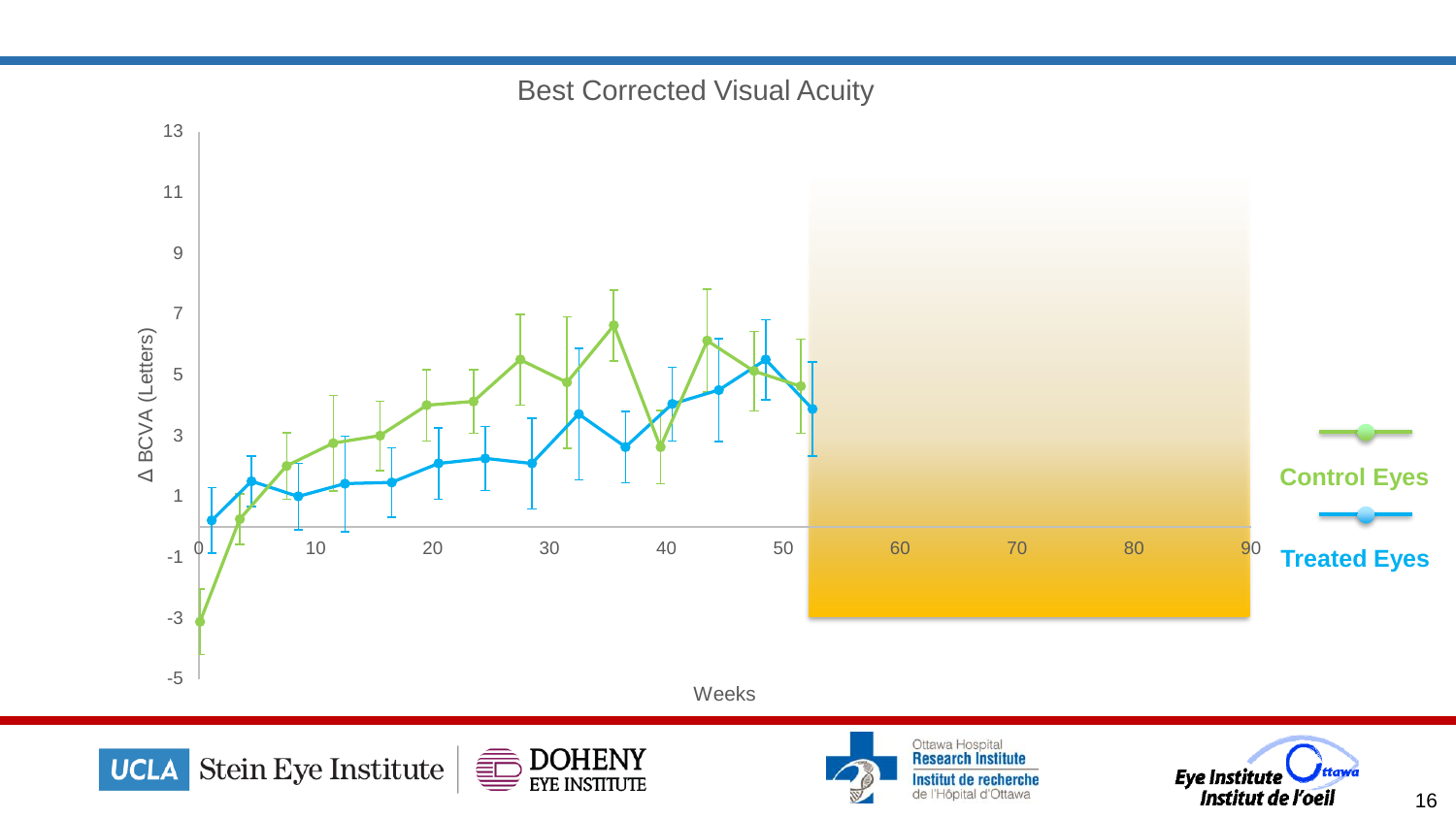

17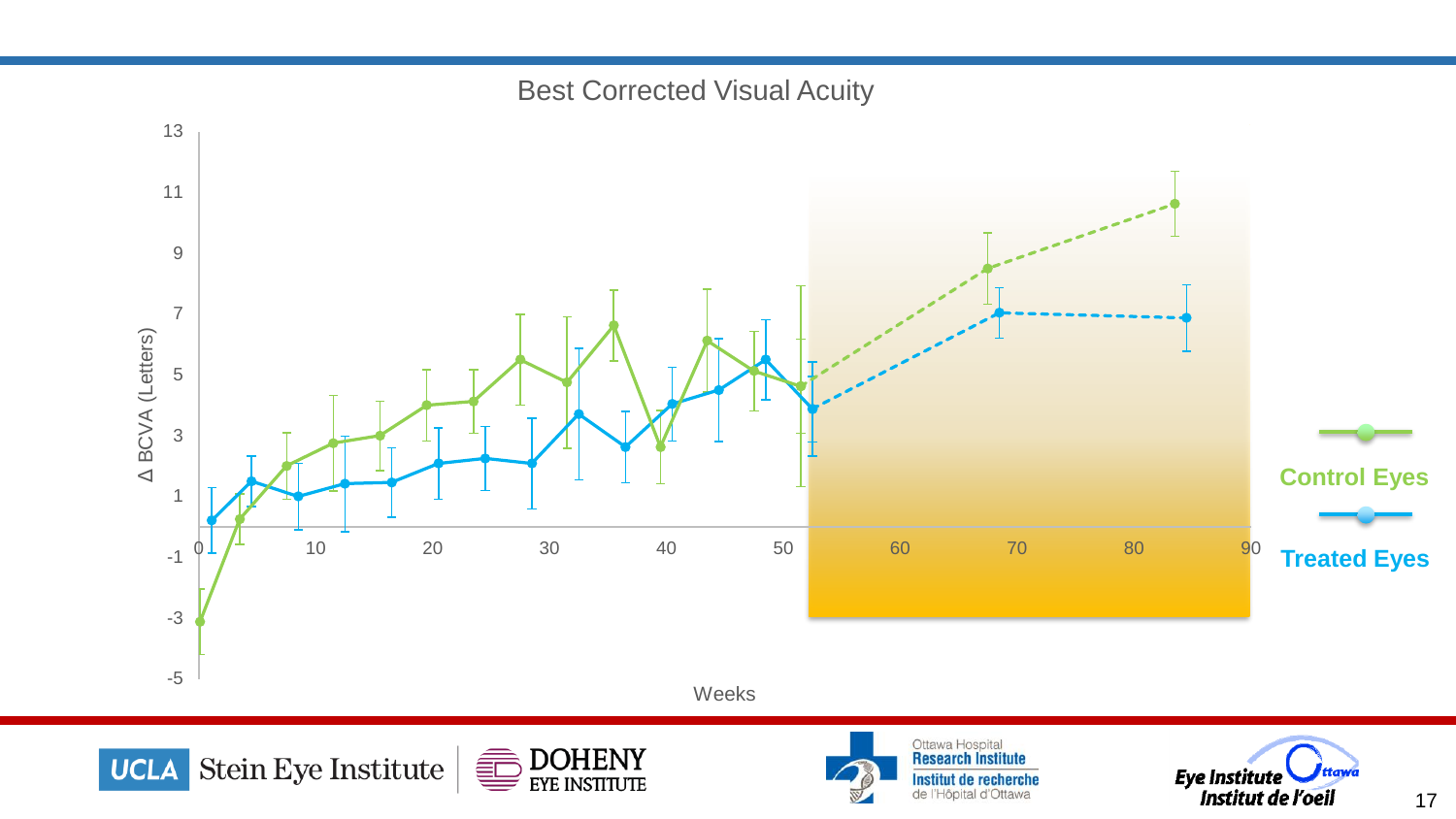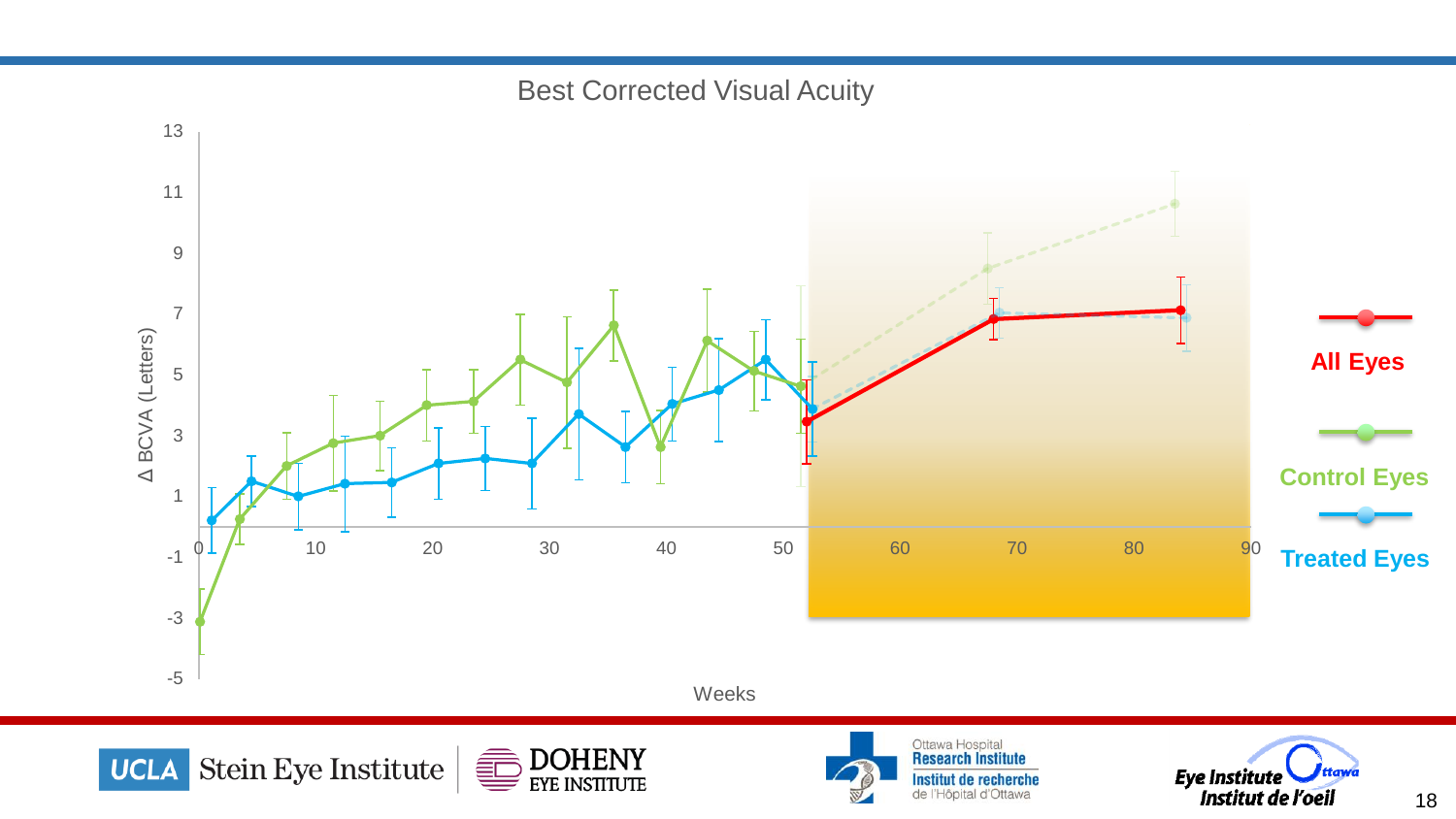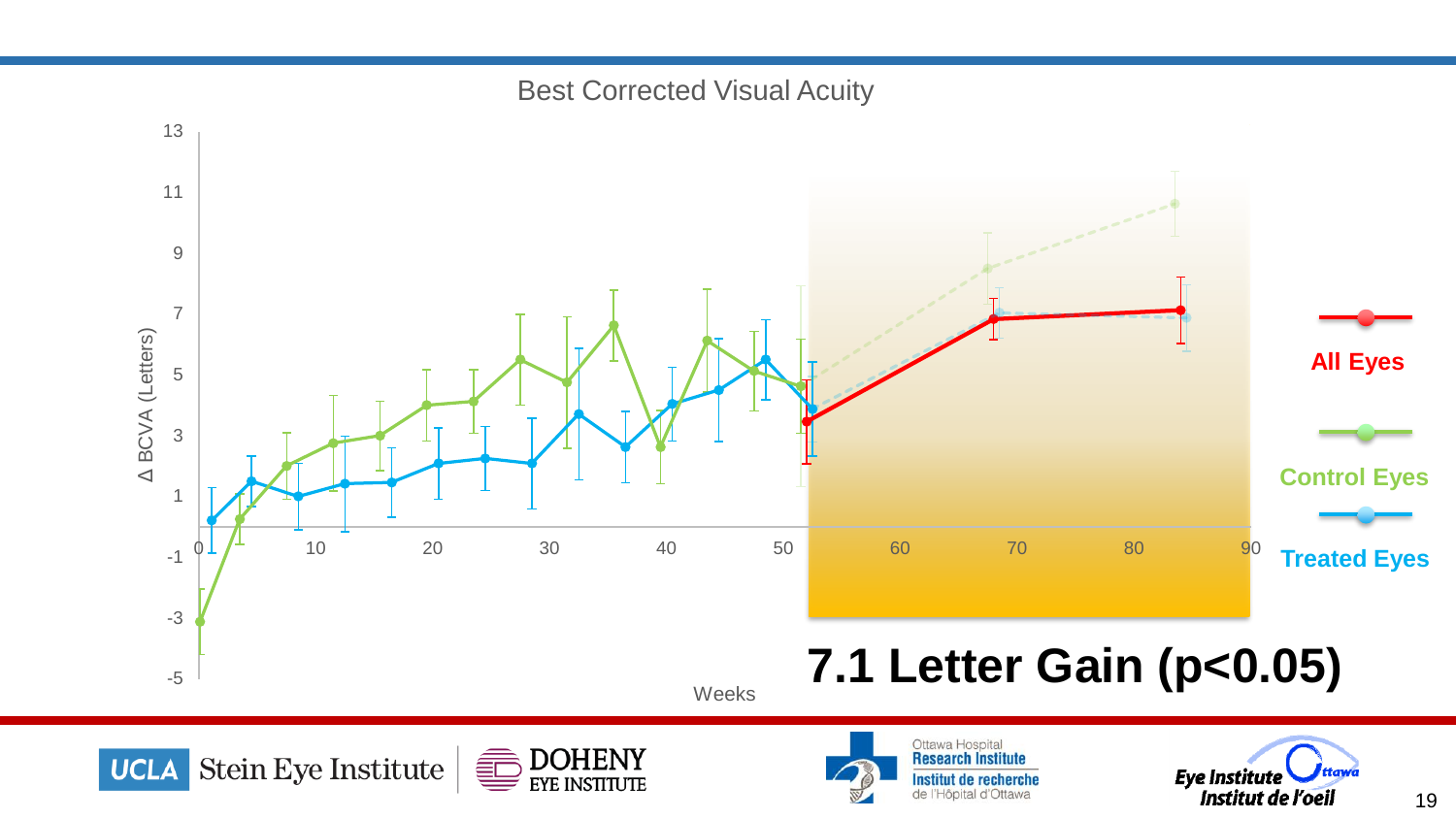

# 3 **4.6 dB Gain (p<0.025) 5.2 dB Gain (p=0.054)** $-\epsilon$

Weeks

# 5.2 dB Gain (p=0.054)  $\overline{\phantom{a}}$





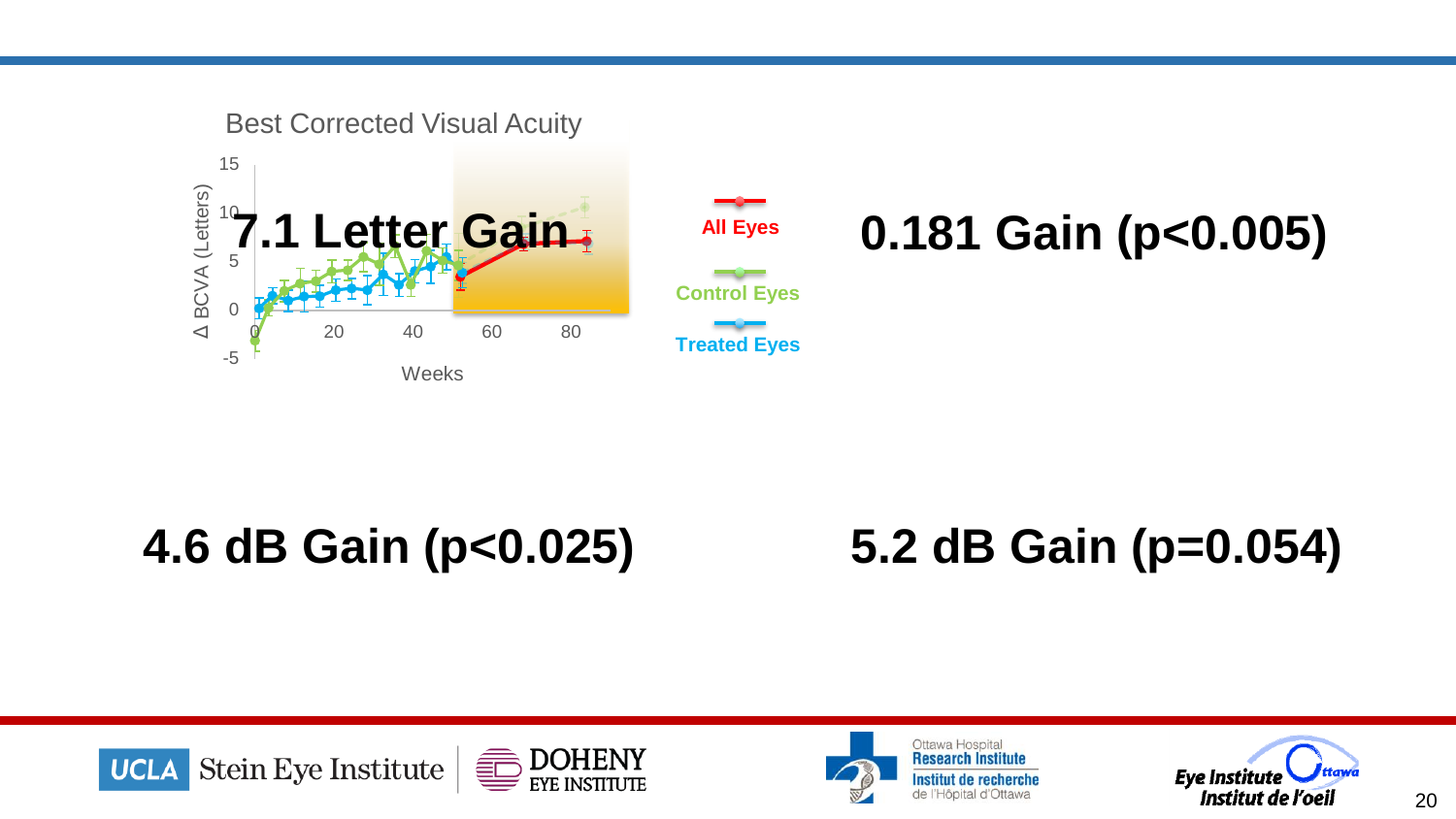### Secondary Outcome Metrics

| <b>Outcome</b>                       | <b>Fellow Eye Control</b> |              |          | <b>Open Label Extension</b> |                          |         |
|--------------------------------------|---------------------------|--------------|----------|-----------------------------|--------------------------|---------|
|                                      | Placebo                   | Elamipretide | Effect   | P-Value                     | <b>Effect v Baseline</b> | P-Value |
| <b>BCVA</b> (Letters)                | 1.3                       | 1.9          | 0.6      | 0.43                        | 7.1                      | 0.050   |
| <b>Automated Visual Field (MD)</b>   | 1.0                       | 1.8          | 0.8      | 0.02                        | 4.6                      | 0.025   |
| Central Visual Field (MD)            | 0                         | 1.8          | 1.8      | < 0.001                     | 5.2                      | 0.054   |
| <b>Color Discrimination (Plates)</b> | 0.3                       | 0.5          | 0.2      | 0.08                        | 1.6                      | 0.004   |
| <b>Contrast Sensitivity</b>          | 0.09                      | 0.035        | $-0.055$ | 0.002                       | 0.181                    | 0.005   |
| <b>RNFL Thickness</b>                | $-3.9$                    | $-2.0$       | $-1.9$   | 0.43                        |                          |         |
| <b>RGCL Thickness</b>                | $-4.5$                    | $-3.0$       | $-1.5$   | 0.12                        |                          |         |
| Quality of Life (NEI VFQ-39)         |                           |              | 6.0      | 0.006                       |                          |         |





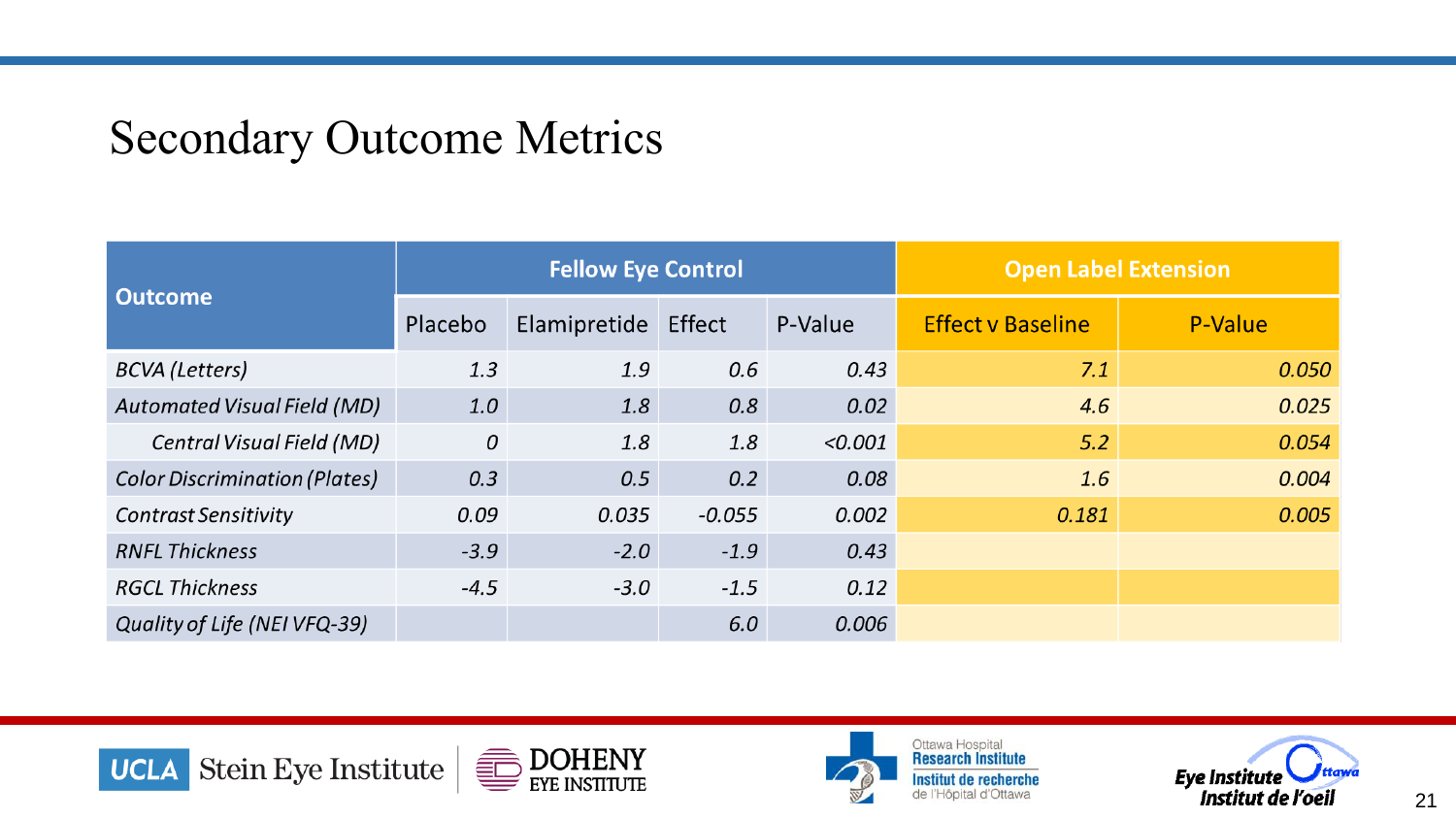### Results

- **No serious adverse events were reported**
- **There was an improvement in:** 
	- **Mean Deviation**
	- ▪Color Discrimination
	- ▪Contrast Sensitivity
	- $\cdot$  VFQ-39





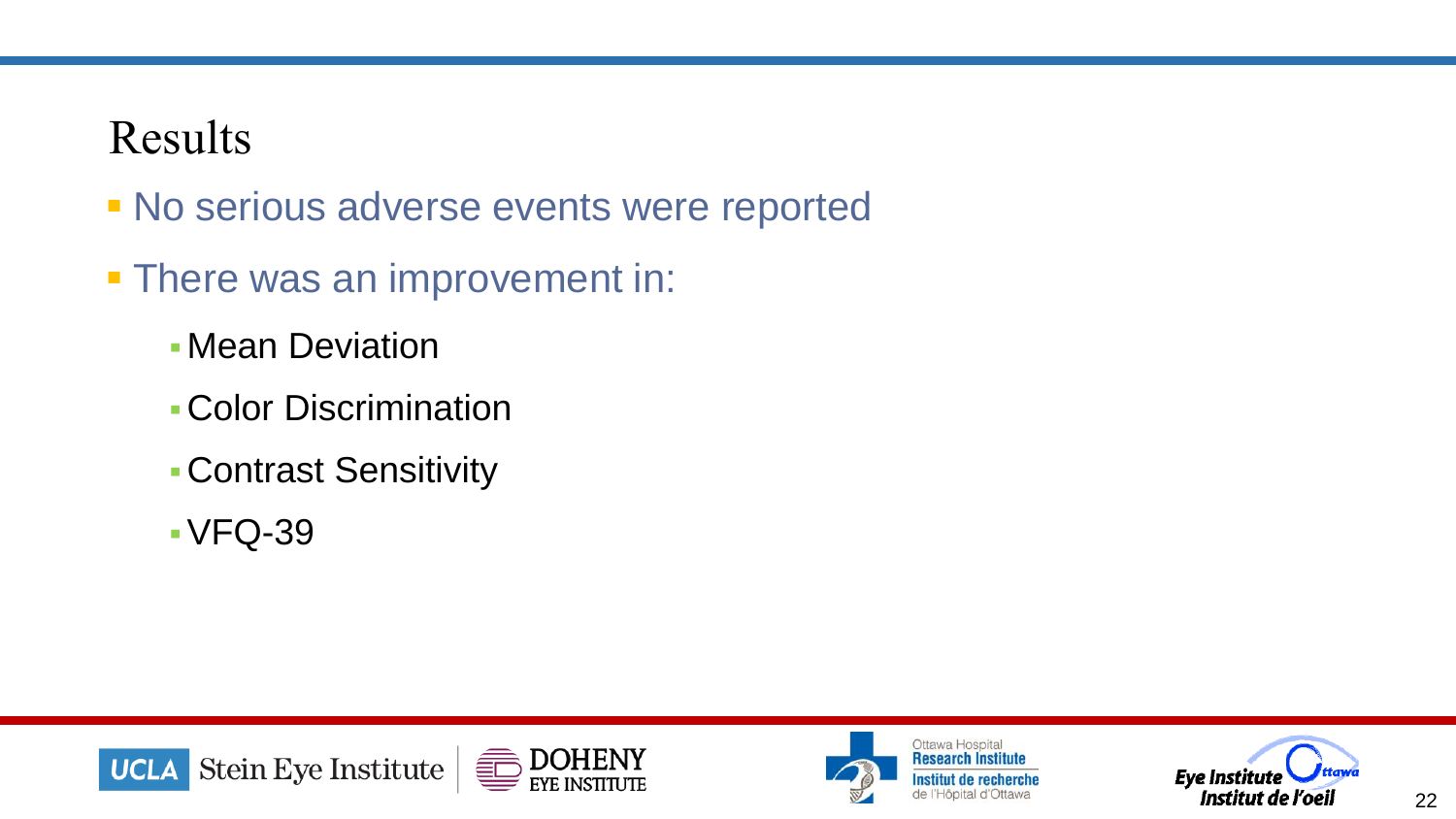### Challenges

- **Two Questions One Study**
- **Delayed improvement in visual function**







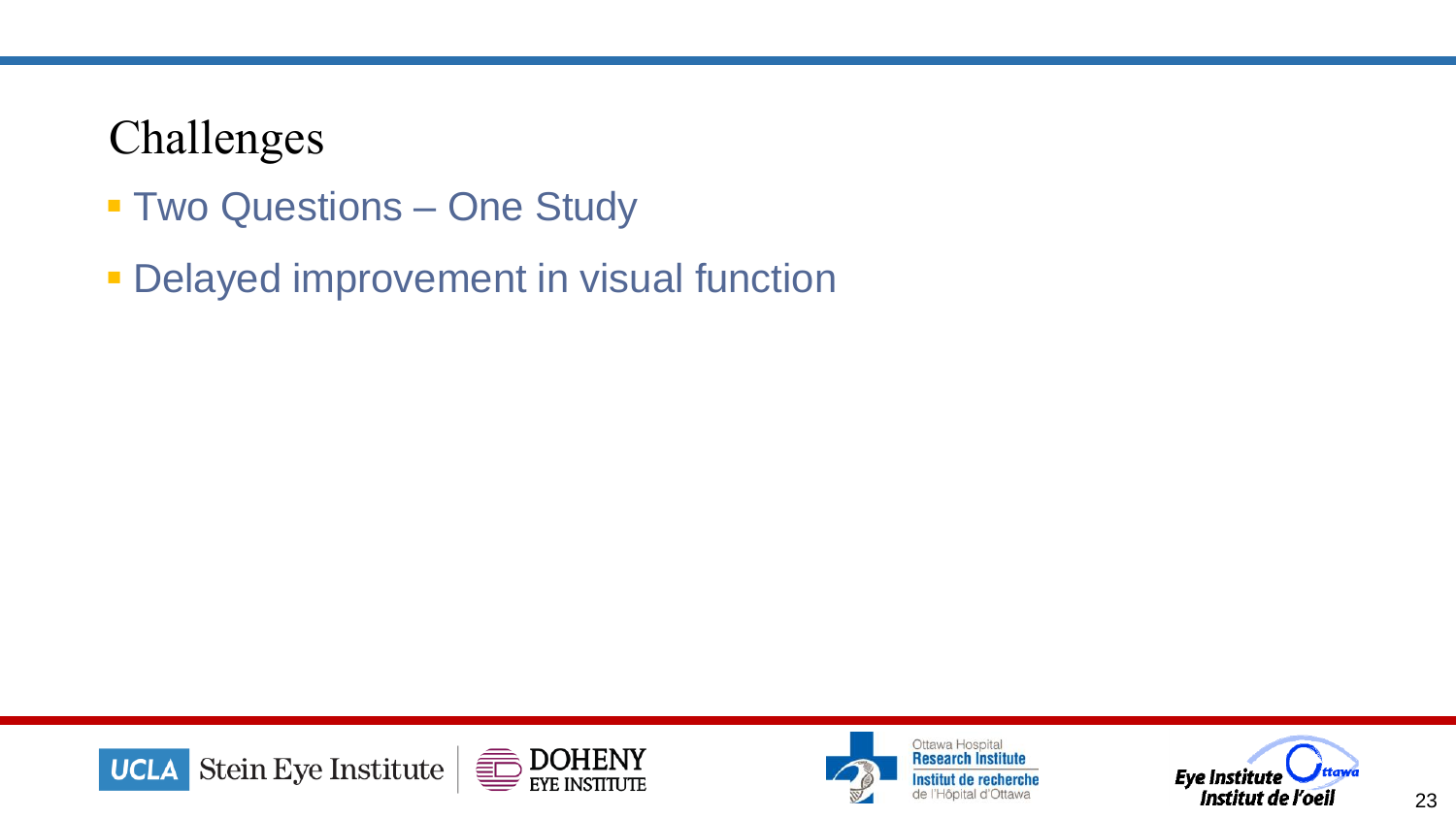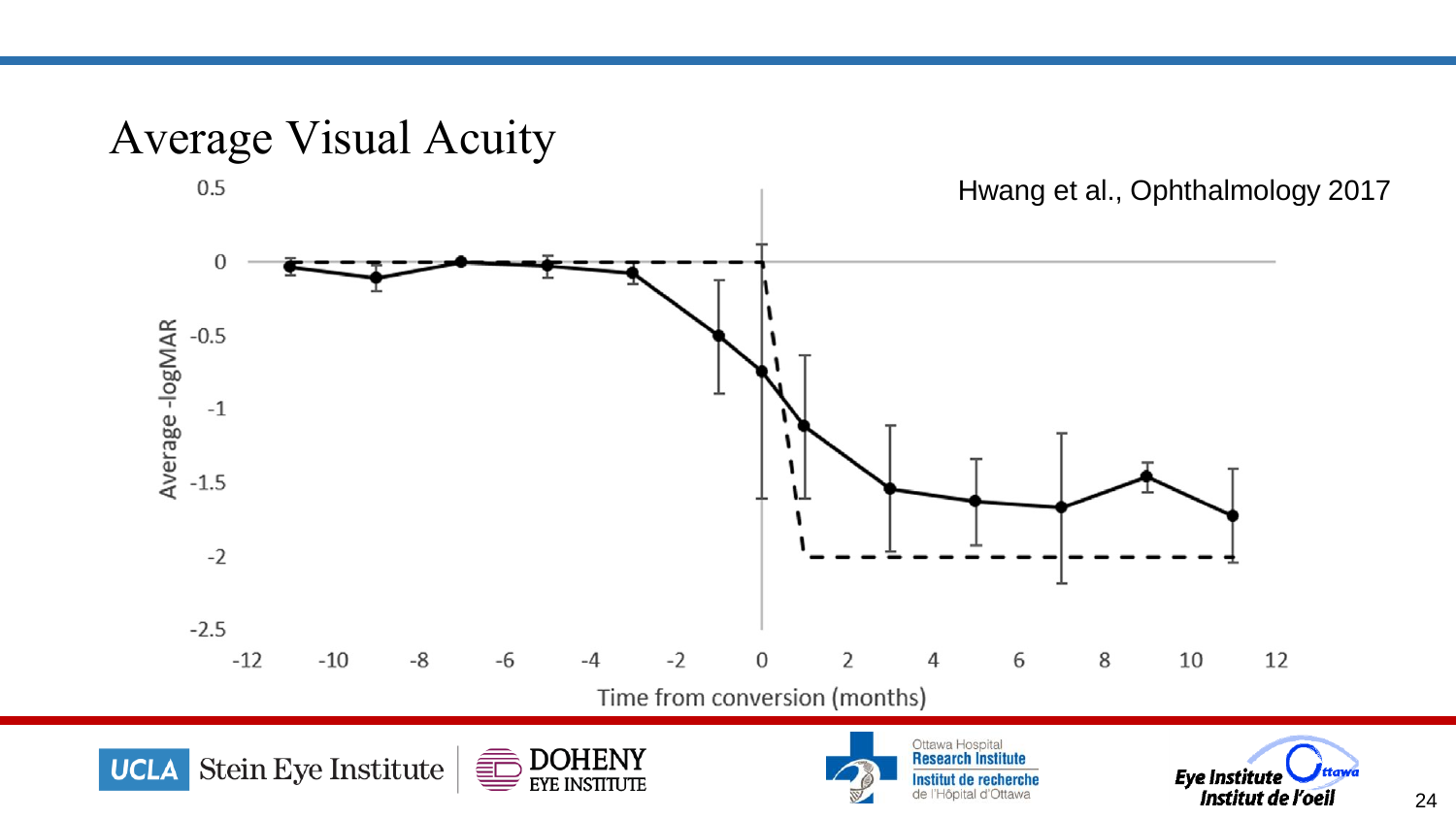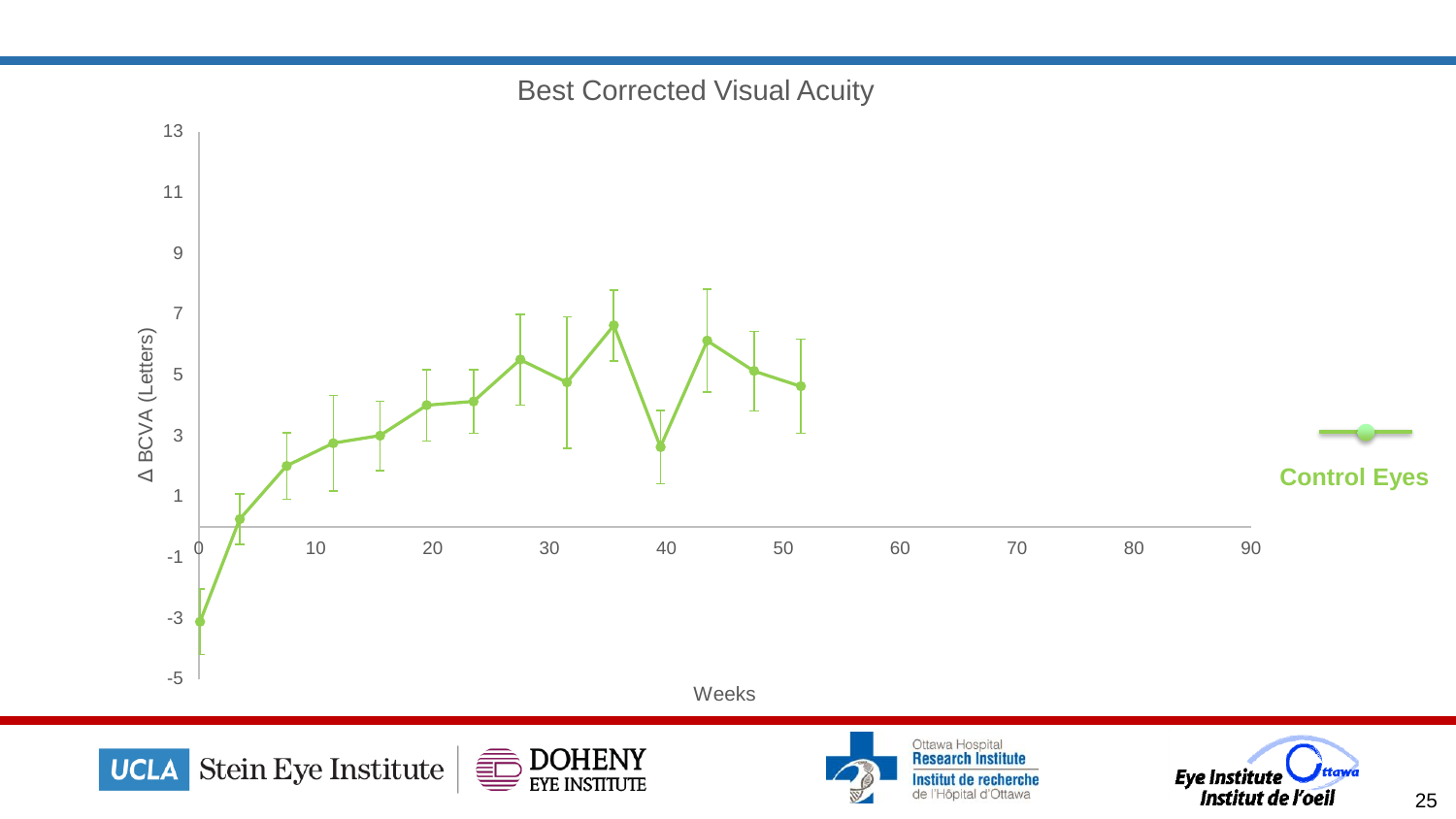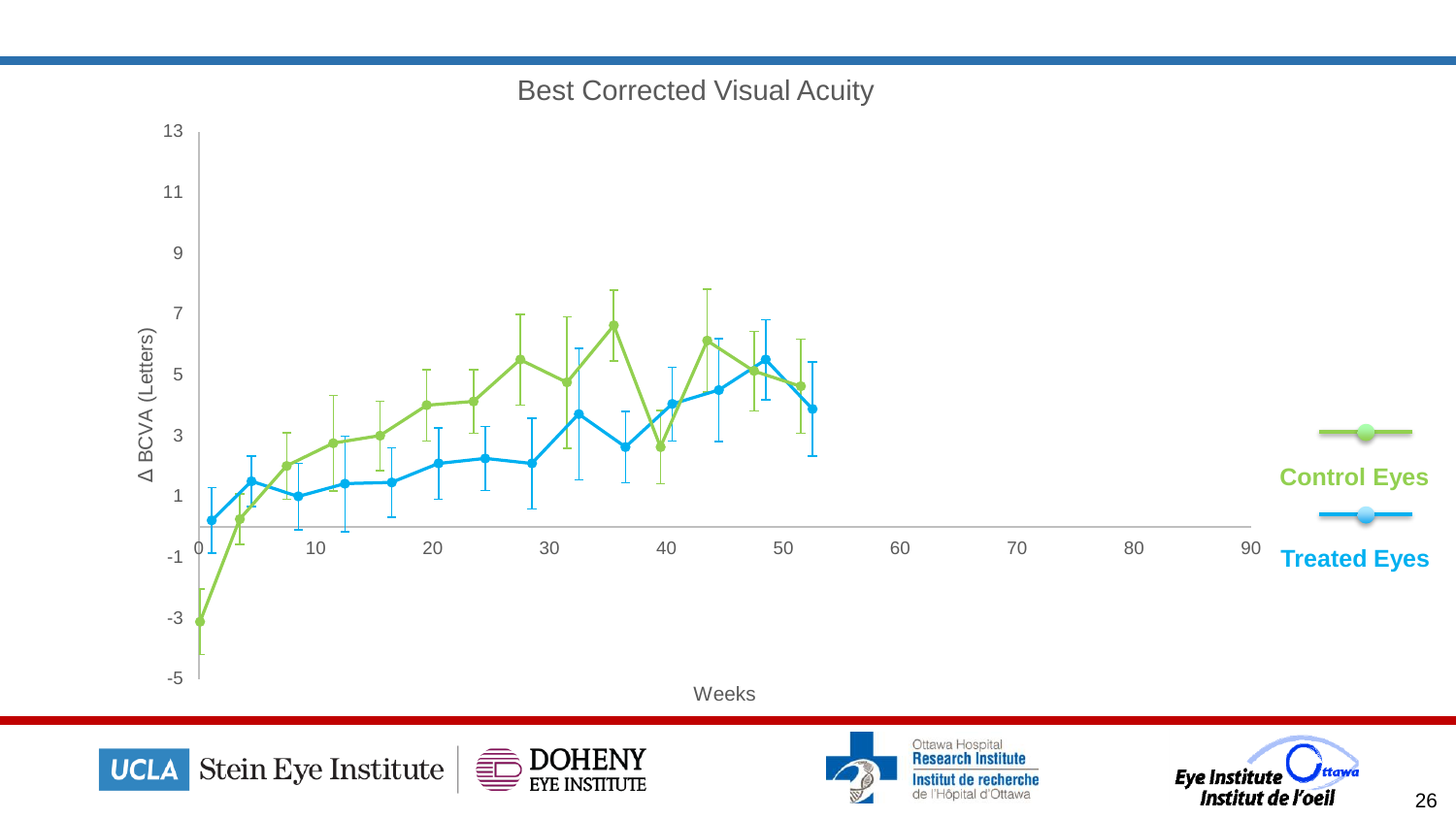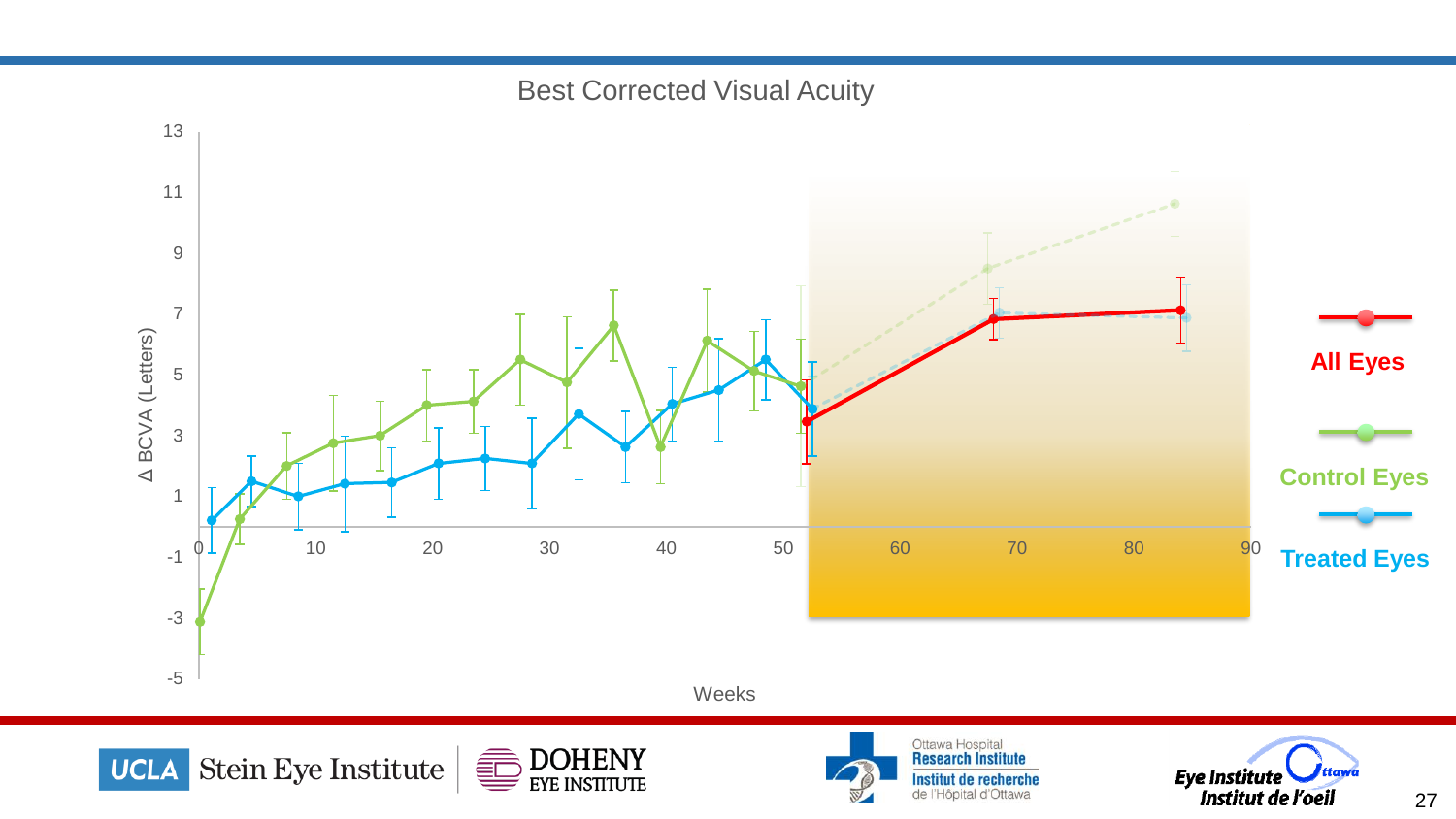### Challenges

- **Two Questions One Study**
- **Delayed improvement in visual function** 
	- ▪Not unique to Elamipretide
		- Idebenone
		- $E$  FPI-743
- Placebo Effect
- **Variability in natural history**
- **Bilateral improvement**







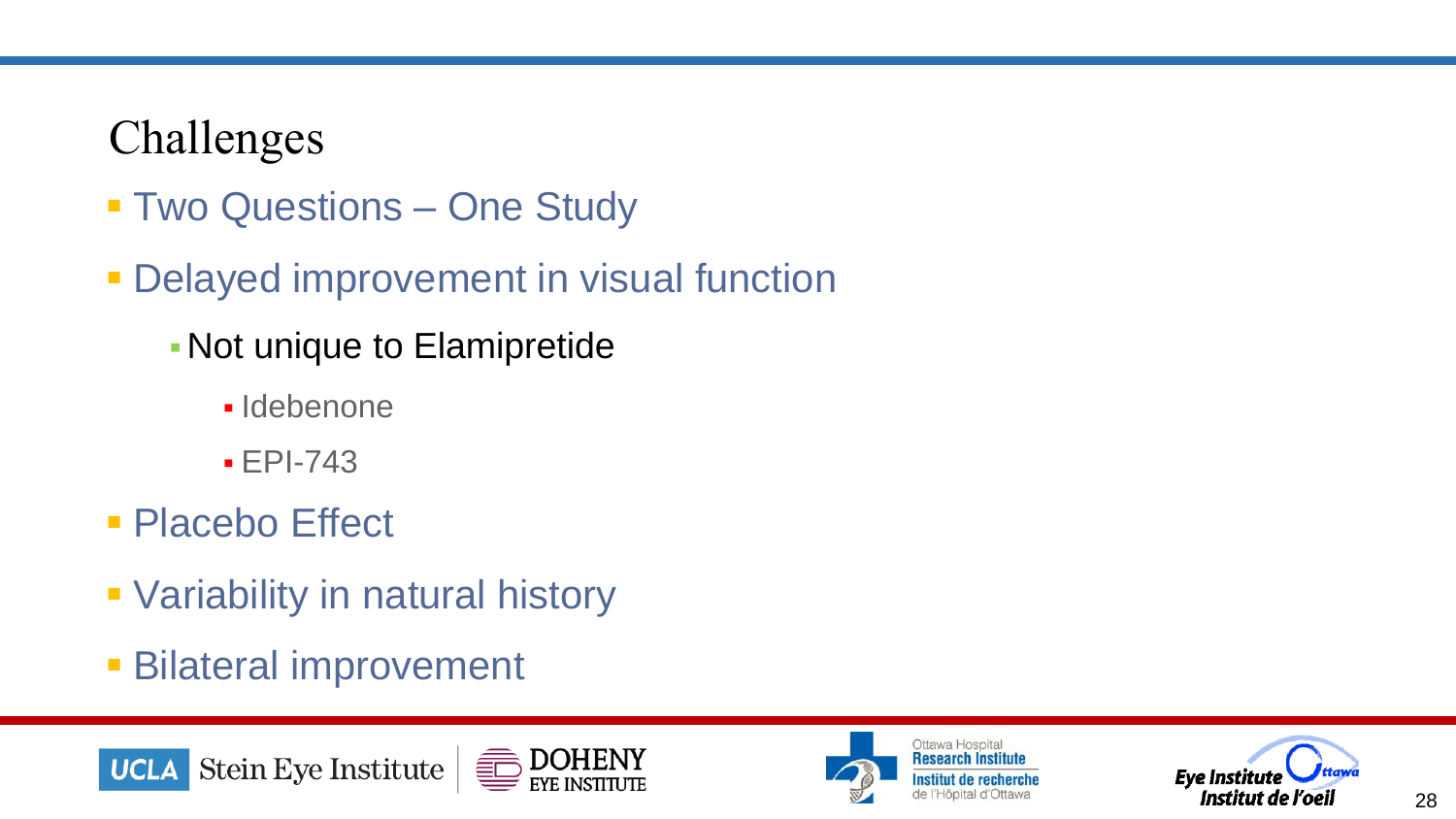### Potential Treatment for LHON

- **Small Study**
- **Example 7 Larger clinical trial is warranted**